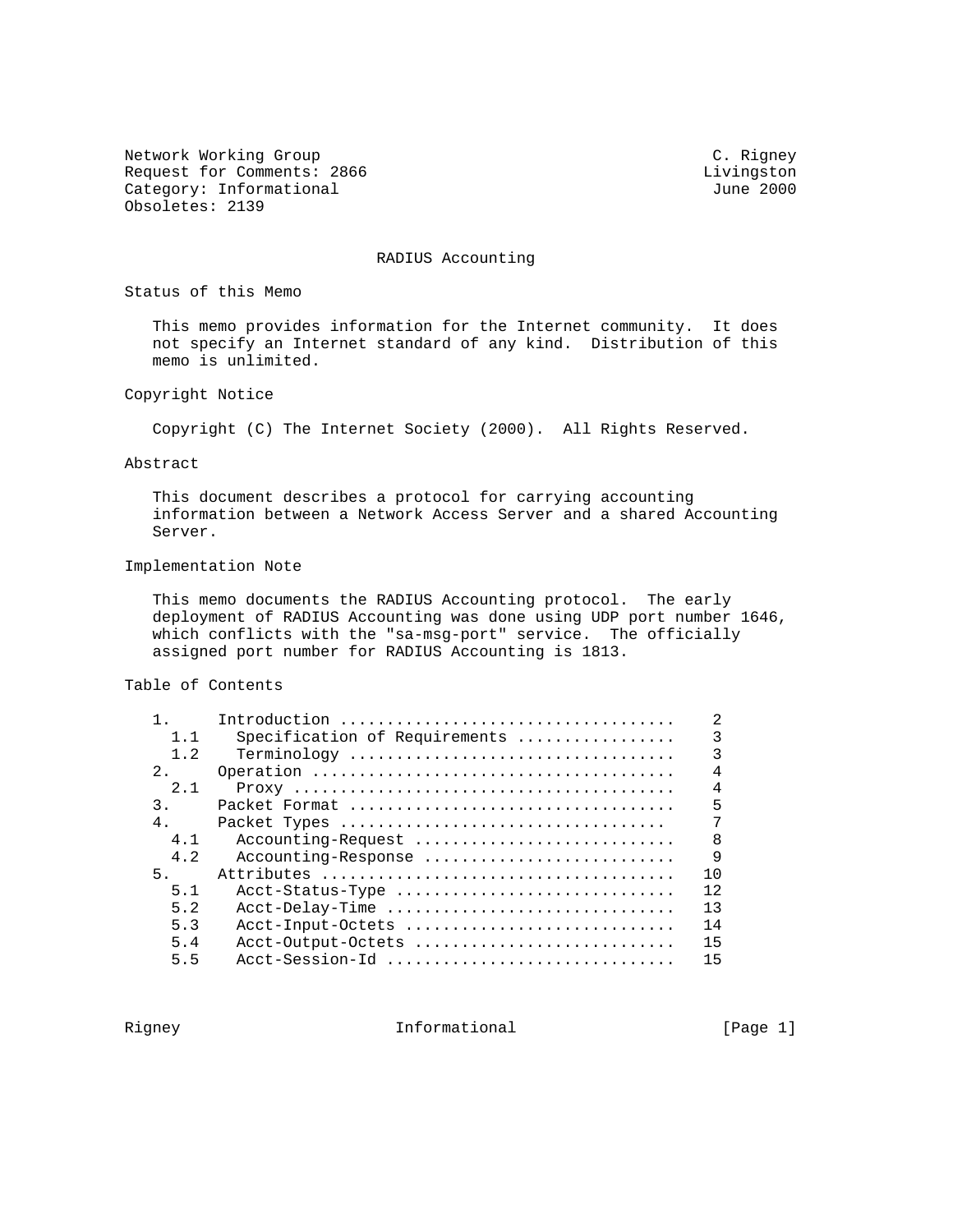| 5.6  |                          | 16  |
|------|--------------------------|-----|
| 5.7  | Acct-Session-Time        | 17  |
| 5.8  | Acct-Input-Packets       | 18  |
| 5.9  | Acct-Output-Packets      | 18  |
| 5.10 | Acct-Terminate-Cause     | 19  |
| 5.11 | Acct-Multi-Session-Id    | 2.1 |
| 5.12 | Acct-Link-Count          | 22  |
| 5.13 | Table of Attributes      | 23  |
| б.   | IANA Considerations      | 25  |
| 7.   | Security Considerations  | 25  |
| 8.   |                          | 25  |
| 9.   |                          | 26  |
| 10.  | Acknowledgements         | 2.6 |
| 11.  | Chair's Address          | 26  |
| 12.  | Author's Address         | 27  |
| 13.  | Full Copyright Statement | 28  |
|      |                          |     |

## 1. Introduction

 Managing dispersed serial line and modem pools for large numbers of users can create the need for significant administrative support. Since modem pools are by definition a link to the outside world, they require careful attention to security, authorization and accounting. This can be best achieved by managing a single "database" of users, which allows for authentication (verifying user name and password) as well as configuration information detailing the type of service to deliver to the user (for example, SLIP, PPP, telnet, rlogin).

 The RADIUS (Remote Authentication Dial In User Service) document [2] specifies the RADIUS protocol used for Authentication and Authorization. This memo extends the use of the RADIUS protocol to cover delivery of accounting information from the Network Access Server (NAS) to a RADIUS accounting server.

 This document obsoletes RFC 2139 [1]. A summary of the changes between this document and RFC 2139 is available in the "Change Log" appendix.

Key features of RADIUS Accounting are:

Client/Server Model

 A Network Access Server (NAS) operates as a client of the RADIUS accounting server. The client is responsible for passing user accounting information to a designated RADIUS accounting server.

Rigney **Informational Informational** [Page 2]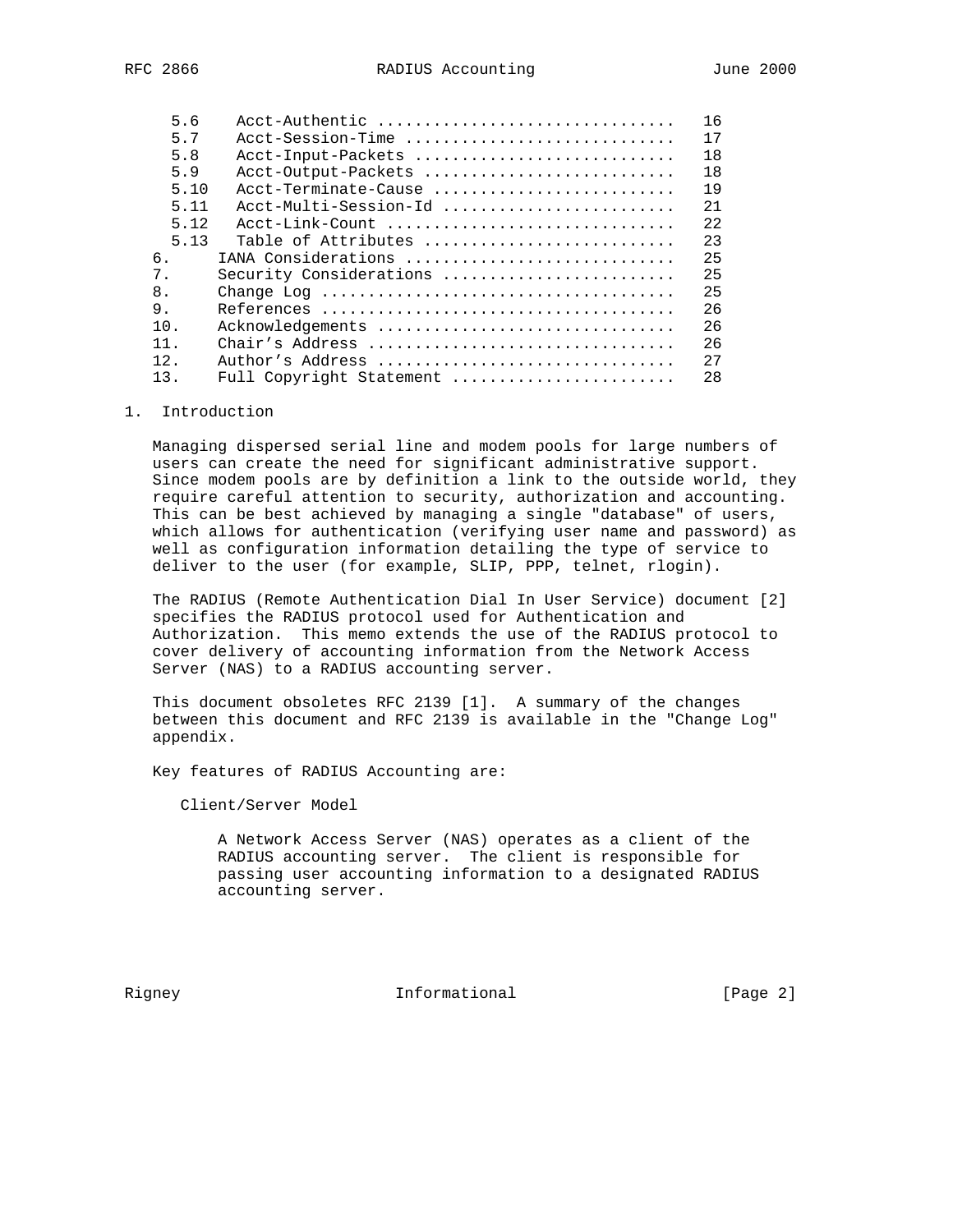The RADIUS accounting server is responsible for receiving the accounting request and returning a response to the client indicating that it has successfully received the request.

 The RADIUS accounting server can act as a proxy client to other kinds of accounting servers.

Network Security

 Transactions between the client and RADIUS accounting server are authenticated through the use of a shared secret, which is never sent over the network.

Extensible Protocol

 All transactions are comprised of variable length Attribute- Length-Value 3-tuples. New attribute values can be added without disturbing existing implementations of the protocol.

1.1. Specification of Requirements

 The key words "MUST", "MUST NOT", "REQUIRED", "SHALL", "SHALL NOT", "SHOULD", "SHOULD NOT", "RECOMMENDED", "MAY", and "OPTIONAL" in this document are to be interpreted as described in RFC 2119 [3]. These key words mean the same thing whether capitalized or not.

1.2. Terminology

This document uses the following terms:

- service The NAS provides a service to the dial-in user, such as PPP or Telnet.
- session Each service provided by the NAS to a dial-in user constitutes a session, with the beginning of the session defined as the point where service is first provided and the end of the session defined as the point where service is ended. A user may have multiple sessions in parallel or series if the NAS supports that, with each session generating a separate start and stop accounting record with its own Acct-Session-Id.

silently discard

 This means the implementation discards the packet without further processing. The implementation SHOULD provide the capability of logging the error, including the contents of the silently discarded packet, and SHOULD record the event in a statistics counter.

Rigney **Informational Informational** [Page 3]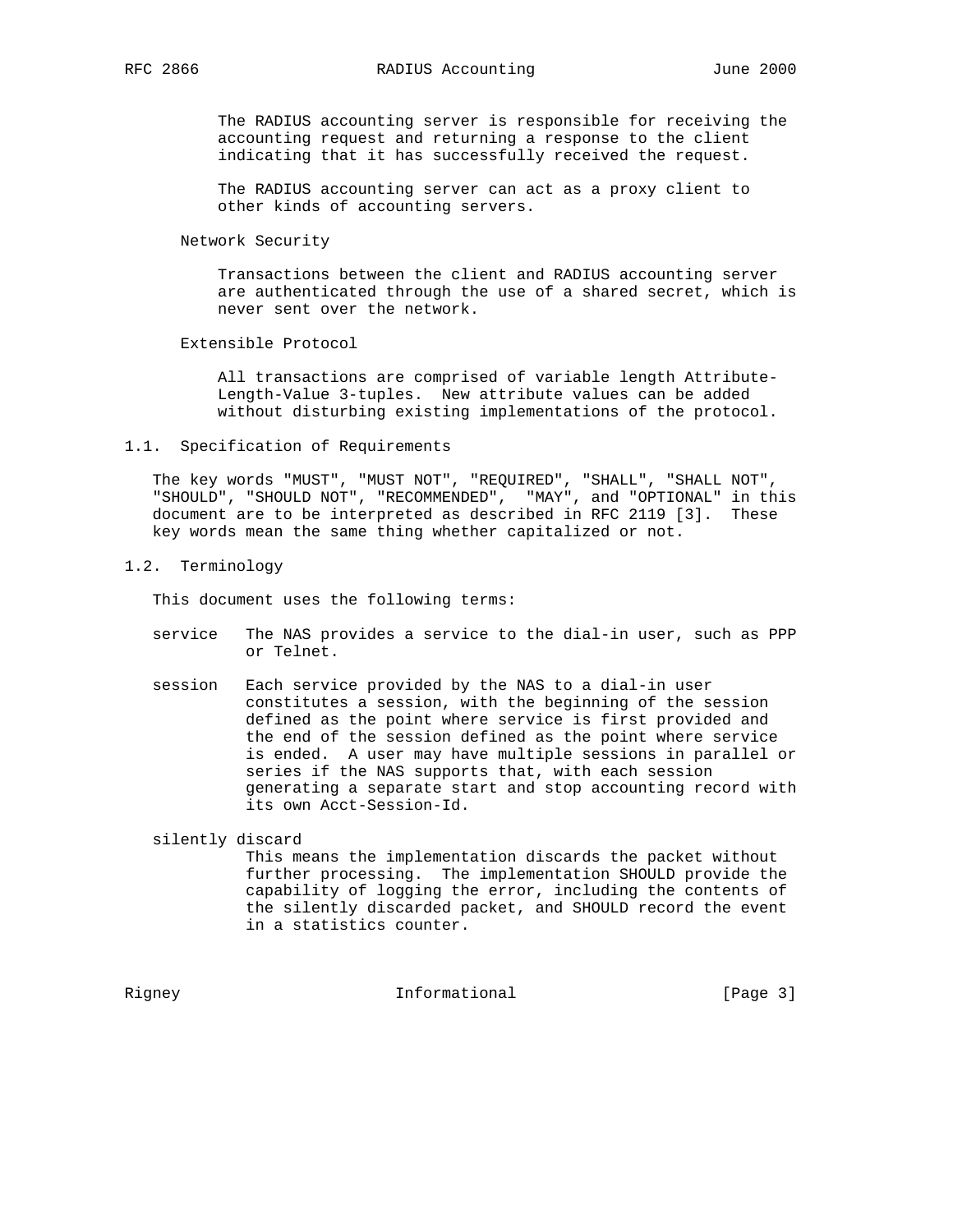# 2. Operation

 When a client is configured to use RADIUS Accounting, at the start of service delivery it will generate an Accounting Start packet describing the type of service being delivered and the user it is being delivered to, and will send that to the RADIUS Accounting server, which will send back an acknowledgement that the packet has been received. At the end of service delivery the client will generate an Accounting Stop packet describing the type of service that was delivered and optionally statistics such as elapsed time, input and output octets, or input and output packets. It will send that to the RADIUS Accounting server, which will send back an acknowledgement that the packet has been received.

 The Accounting-Request (whether for Start or Stop) is submitted to the RADIUS accounting server via the network. It is recommended that the client continue attempting to send the Accounting-Request packet until it receives an acknowledgement, using some form of backoff. If no response is returned within a length of time, the request is re sent a number of times. The client can also forward requests to an alternate server or servers in the event that the primary server is down or unreachable. An alternate server can be used either after a number of tries to the primary server fail, or in a round-robin fashion. Retry and fallback algorithms are the topic of current research and are not specified in detail in this document.

 The RADIUS accounting server MAY make requests of other servers in order to satisfy the request, in which case it acts as a client.

 If the RADIUS accounting server is unable to successfully record the accounting packet it MUST NOT send an Accounting-Response acknowledgment to the client.

## 2.1. Proxy

 See the "RADIUS" RFC [2] for information on Proxy RADIUS. Proxy Accounting RADIUS works the same way, as illustrated by the following example.

- 1. The NAS sends an accounting-request to the forwarding server.
- 2. The forwarding server logs the accounting-request (if desired), adds its Proxy-State (if desired) after any other Proxy-State attributes, updates the Request Authenticator, and forwards the request to the remote server.

Rigney **Informational** [Page 4]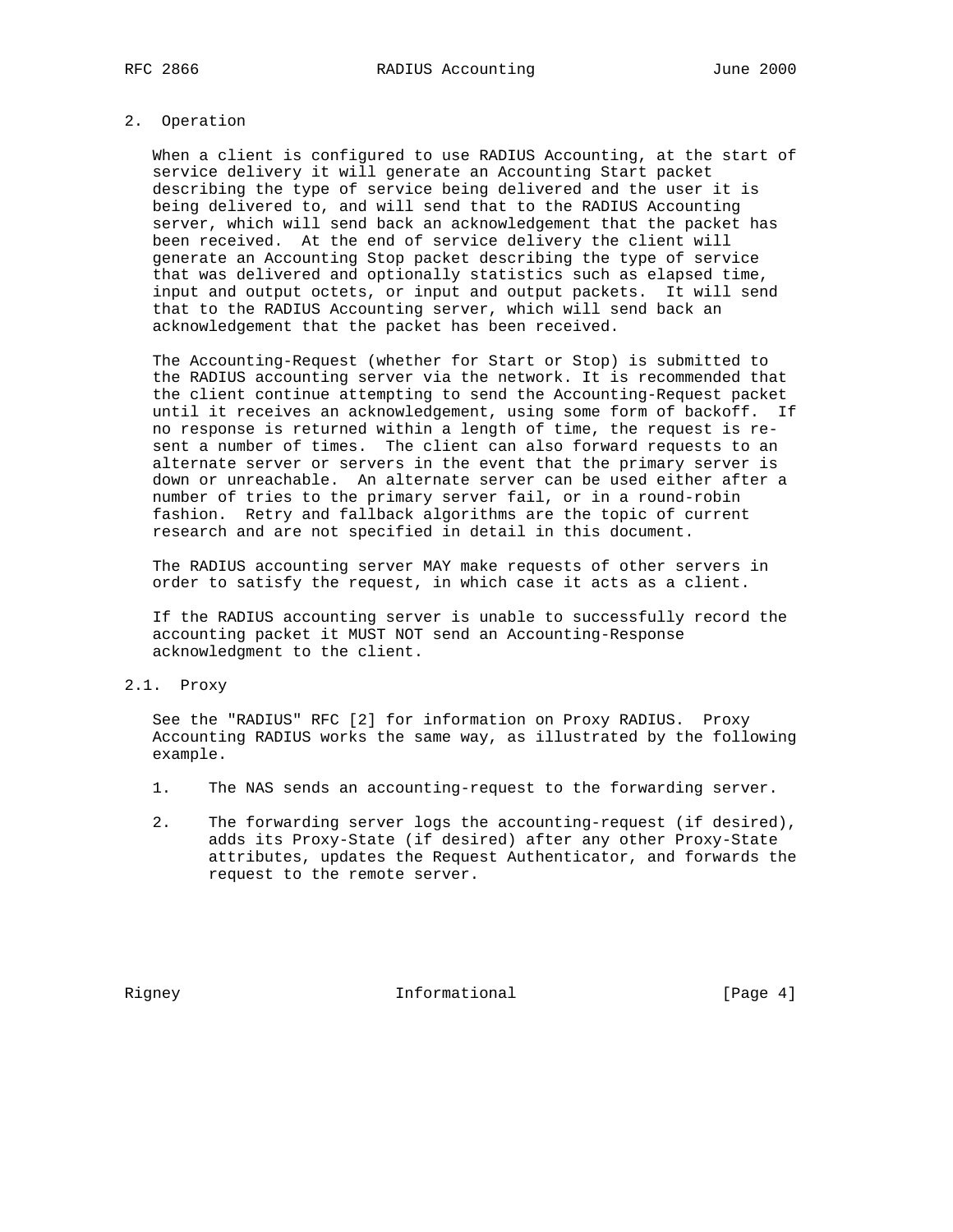- 3. The remote server logs the accounting-request (if desired), copies all Proxy-State attributes in order and unmodified from the request to the response packet, and sends the accounting response to the forwarding server.
- 4. The forwarding server strips the last Proxy-State (if it added one in step 2), updates the Response Authenticator and sends the accounting-response to the NAS.

 A forwarding server MUST not modify existing Proxy-State or Class attributes present in the packet.

 A forwarding server may either perform its forwarding function in a pass through manner, where it sends retransmissions on as soon as it gets them, or it may take responsibility for retransmissions, for example in cases where the network link between forwarding and remote server has very different characteristics than the link between NAS and forwarding server.

 Extreme care should be used when implementing a proxy server that takes responsibility for retransmissions so that its retransmission policy is robust and scalable.

3. Packet Format

 Exactly one RADIUS Accounting packet is encapsulated in the UDP Data field [4], where the UDP Destination Port field indicates 1813 (decimal).

 When a reply is generated, the source and destination ports are reversed.

 This memo documents the RADIUS Accounting protocol. The early deployment of RADIUS Accounting was done using UDP port number 1646, which conflicts with the "sa-msg-port" service. The officially assigned port number for RADIUS Accounting is 1813.

 A summary of the RADIUS data format is shown below. The fields are transmitted from left to right.

Rigney **Informational Informational** [Page 5]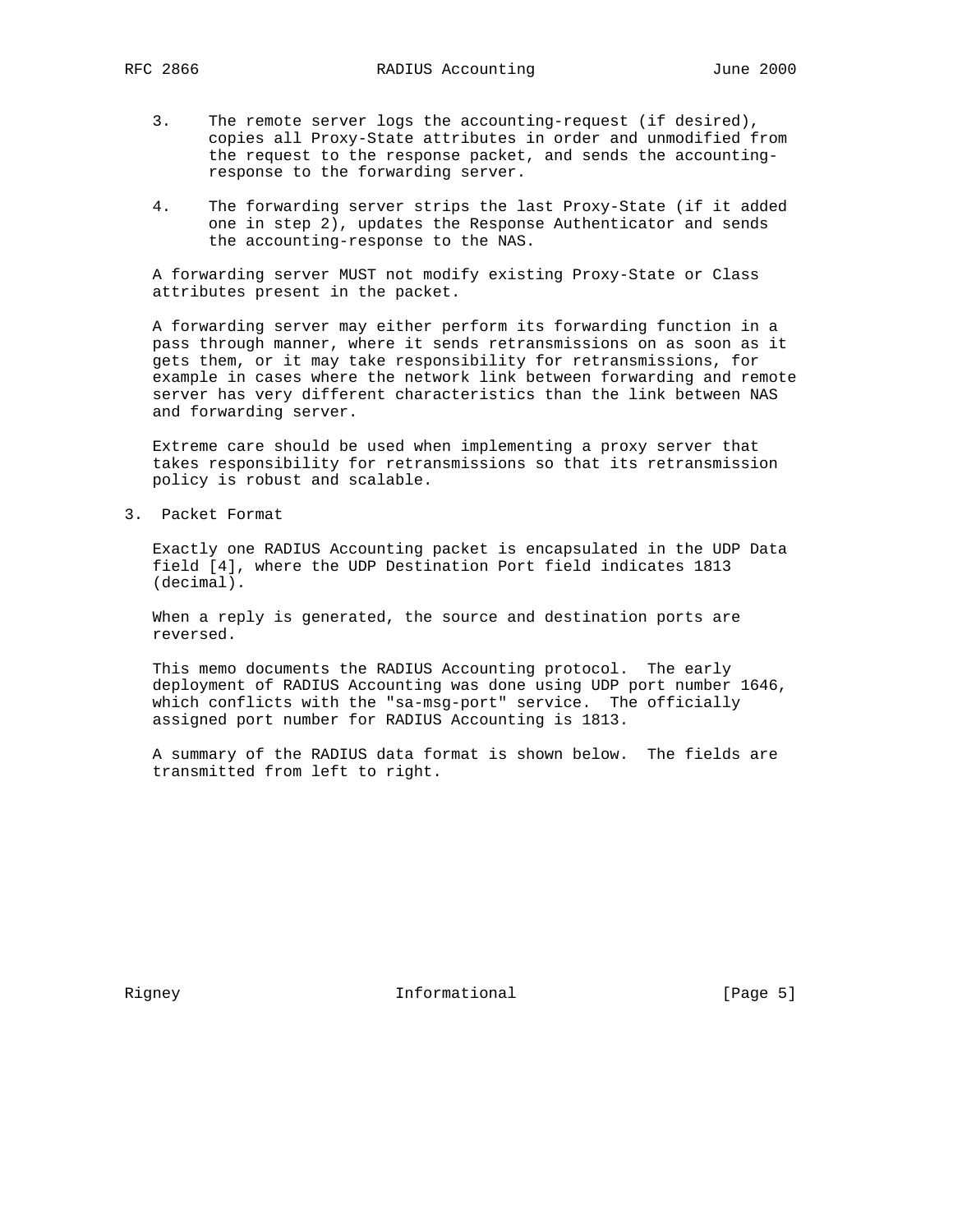|                            | 0 1 2 3 4 5 6 7 8 9 0 1 2 3 4 5 6 7 8 9 0 1 2 3 4 5 6 7 8 9 0 1 |               |        |
|----------------------------|-----------------------------------------------------------------|---------------|--------|
|                            |                                                                 |               |        |
| Code                       | Identifier                                                      |               | Length |
|                            |                                                                 |               |        |
|                            |                                                                 |               |        |
|                            |                                                                 | Authenticator |        |
|                            |                                                                 |               |        |
|                            |                                                                 |               |        |
| +-+-+-+-+-+-+              |                                                                 |               |        |
| Attributes                 |                                                                 |               |        |
| +-+-+-+-+-+-+-+-+-+-+-+-+- |                                                                 |               |        |

## Code

 The Code field is one octet, and identifies the type of RADIUS packet. When a packet is received with an invalid Code field, it is silently discarded.

RADIUS Accounting Codes (decimal) are assigned as follows:

- 4 Accounting-Request
- 5 Accounting-Response

## Identifier

 The Identifier field is one octet, and aids in matching requests and replies. The RADIUS server can detect a duplicate request if it has the same client source IP address and source UDP port and Identifier within a short span of time.

## Length

 The Length field is two octets. It indicates the length of the packet including the Code, Identifier, Length, Authenticator and Attribute fields. Octets outside the range of the Length field MUST be treated as padding and ignored on reception. If the packet is shorter than the Length field indicates, it MUST be silently discarded. The minimum length is 20 and maximum length is 4095.

## Authenticator

 The Authenticator field is sixteen (16) octets. The most significant octet is transmitted first. This value is used to authenticate the messages between the client and RADIUS accounting server.

Rigney **Informational** [Page 6]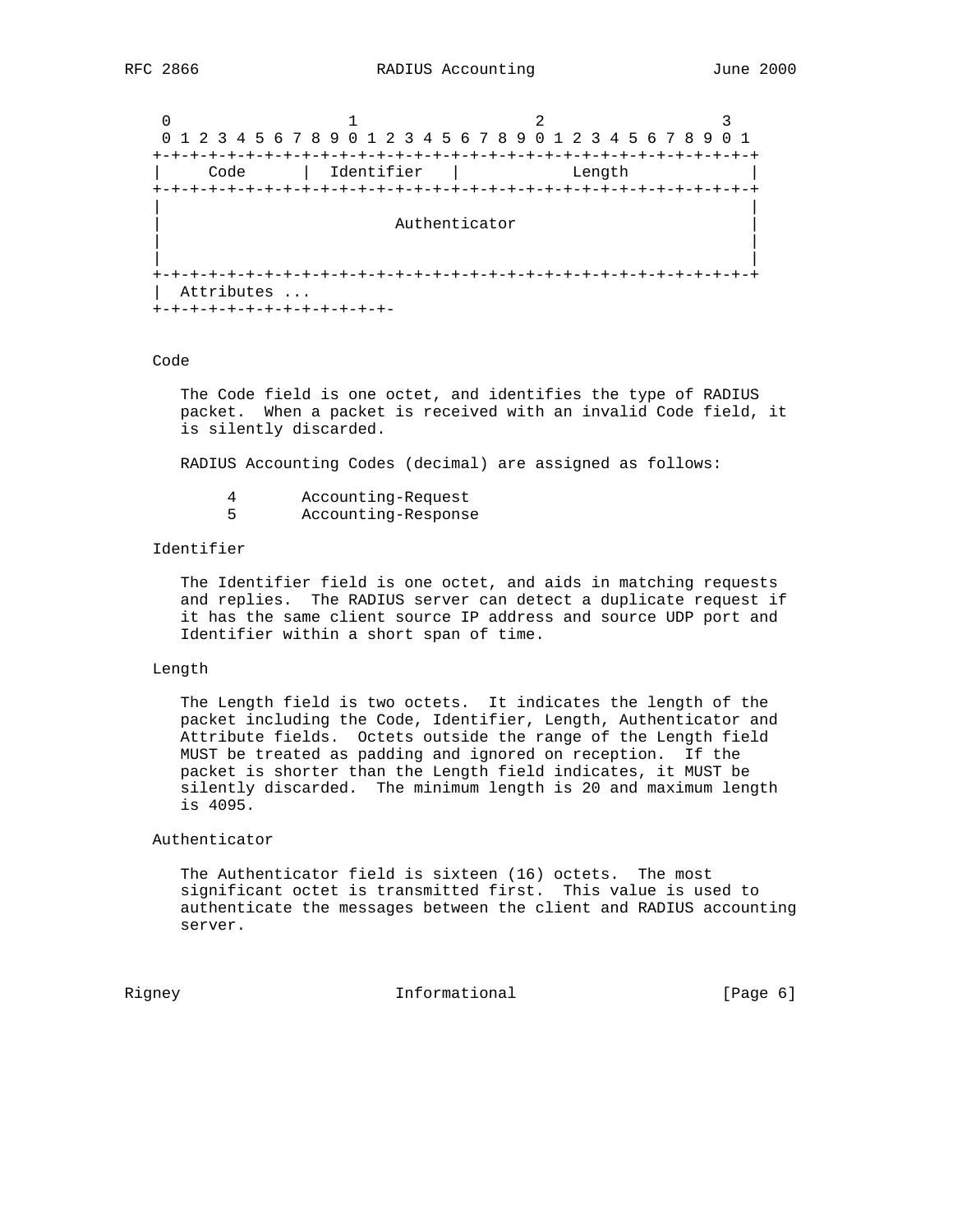### Request Authenticator

 In Accounting-Request Packets, the Authenticator value is a 16 octet MD5 [5] checksum, called the Request Authenticator.

 The NAS and RADIUS accounting server share a secret. The Request Authenticator field in Accounting-Request packets contains a one way MD5 hash calculated over a stream of octets consisting of the Code + Identifier + Length + 16 zero octets + request attributes + shared secret (where + indicates concatenation). The 16 octet MD5 hash value is stored in the Authenticator field of the Accounting-Request packet.

 Note that the Request Authenticator of an Accounting-Request can not be done the same way as the Request Authenticator of a RADIUS Access-Request, because there is no User-Password attribute in an Accounting-Request.

#### Response Authenticator

 The Authenticator field in an Accounting-Response packet is called the Response Authenticator, and contains a one-way MD5 hash calculated over a stream of octets consisting of the Accounting- Response Code, Identifier, Length, the Request Authenticator field from the Accounting-Request packet being replied to, and the response attributes if any, followed by the shared secret. The resulting 16 octet MD5 hash value is stored in the Authenticator field of the Accounting-Response packet.

## Attributes

 Attributes may have multiple instances, in such a case the order of attributes of the same type SHOULD be preserved. The order of attributes of different types is not required to be preserved.

4. Packet Types

 The RADIUS packet type is determined by the Code field in the first octet of the packet.

Rigney **Informational** [Page 7]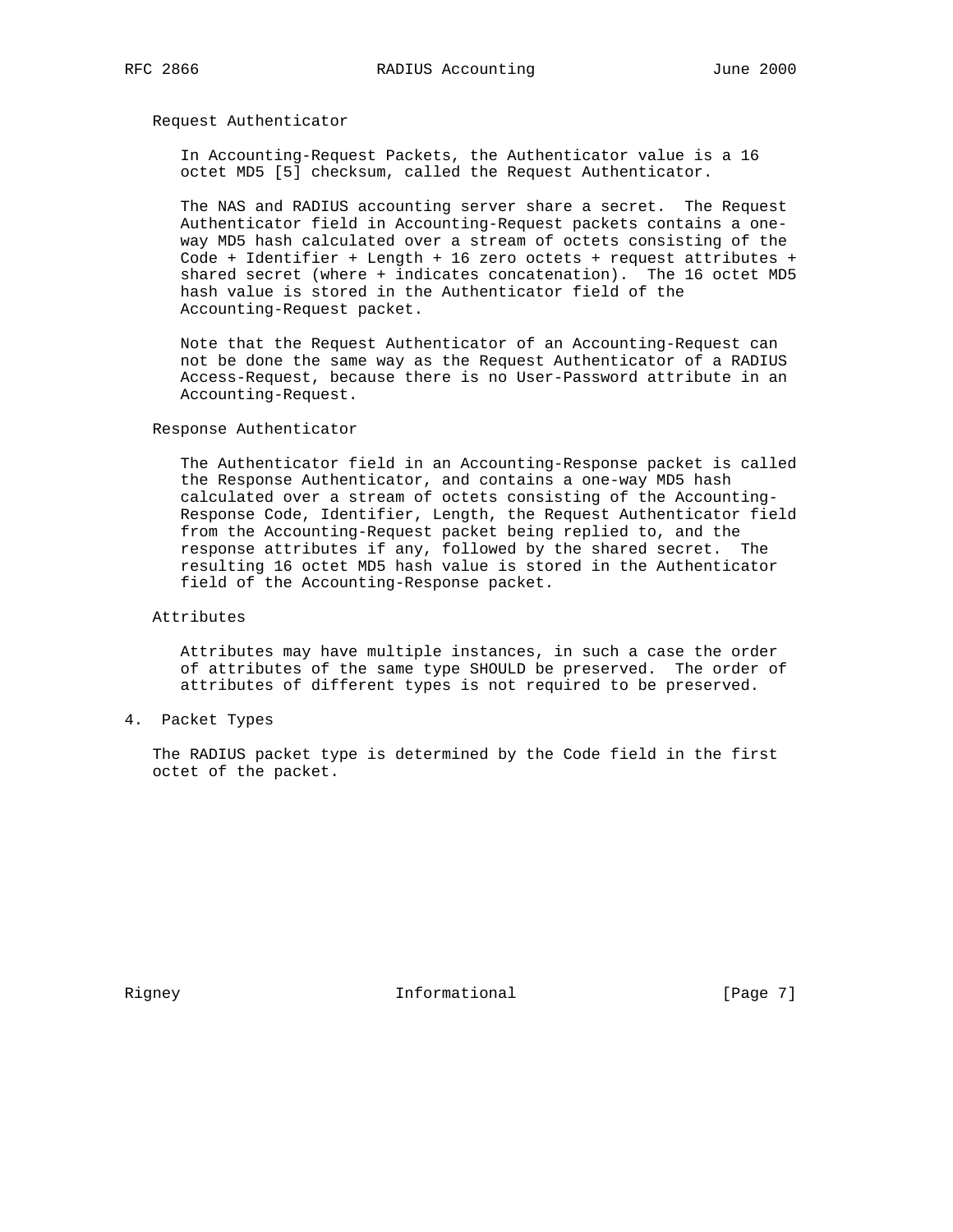## 4.1. Accounting-Request

#### Description

 Accounting-Request packets are sent from a client (typically a Network Access Server or its proxy) to a RADIUS accounting server, and convey information used to provide accounting for a service provided to a user. The client transmits a RADIUS packet with the Code field set to 4 (Accounting-Request).

 Upon receipt of an Accounting-Request, the server MUST transmit an Accounting-Response reply if it successfully records the accounting packet, and MUST NOT transmit any reply if it fails to record the accounting packet.

 Any attribute valid in a RADIUS Access-Request or Access-Accept packet is valid in a RADIUS Accounting-Request packet, except that the following attributes MUST NOT be present in an Accounting- Request: User-Password, CHAP-Password, Reply-Message, State. Either NAS-IP-Address or NAS-Identifier MUST be present in a RADIUS Accounting-Request. It SHOULD contain a NAS-Port or NAS- Port-Type attribute or both unless the service does not involve a port or the NAS does not distinguish among its ports.

 If the Accounting-Request packet includes a Framed-IP-Address, that attribute MUST contain the IP address of the user. If the Access-Accept used the special values for Framed-IP-Address telling the NAS to assign or negotiate an IP address for the user, the Framed-IP-Address (if any) in the Accounting-Request MUST contain the actual IP address assigned or negotiated.

A summary of the Accounting-Request packet format is shown below.

The fields are transmitted from left to right.

|                         | 0 1 2 3 4 5 6 7 8 9 0 1 2 3 4 5 6 7 8 9 0 1 2 3 4 5 6 7 8 9 |                       |                 |
|-------------------------|-------------------------------------------------------------|-----------------------|-----------------|
| $+ - + - + - + - + - +$ |                                                             |                       |                 |
| Code                    | Identifier                                                  |                       | Length          |
|                         |                                                             |                       |                 |
|                         |                                                             |                       |                 |
|                         |                                                             | Request Authenticator |                 |
|                         |                                                             |                       |                 |
|                         |                                                             |                       |                 |
|                         |                                                             |                       | -+-+-+-+-+-+-+- |
| Attributes              |                                                             |                       |                 |
|                         | +-+-+-+-+-+-+-+-+-+-+-+-+-                                  |                       |                 |

Rigney 10 1nformational [Page 8]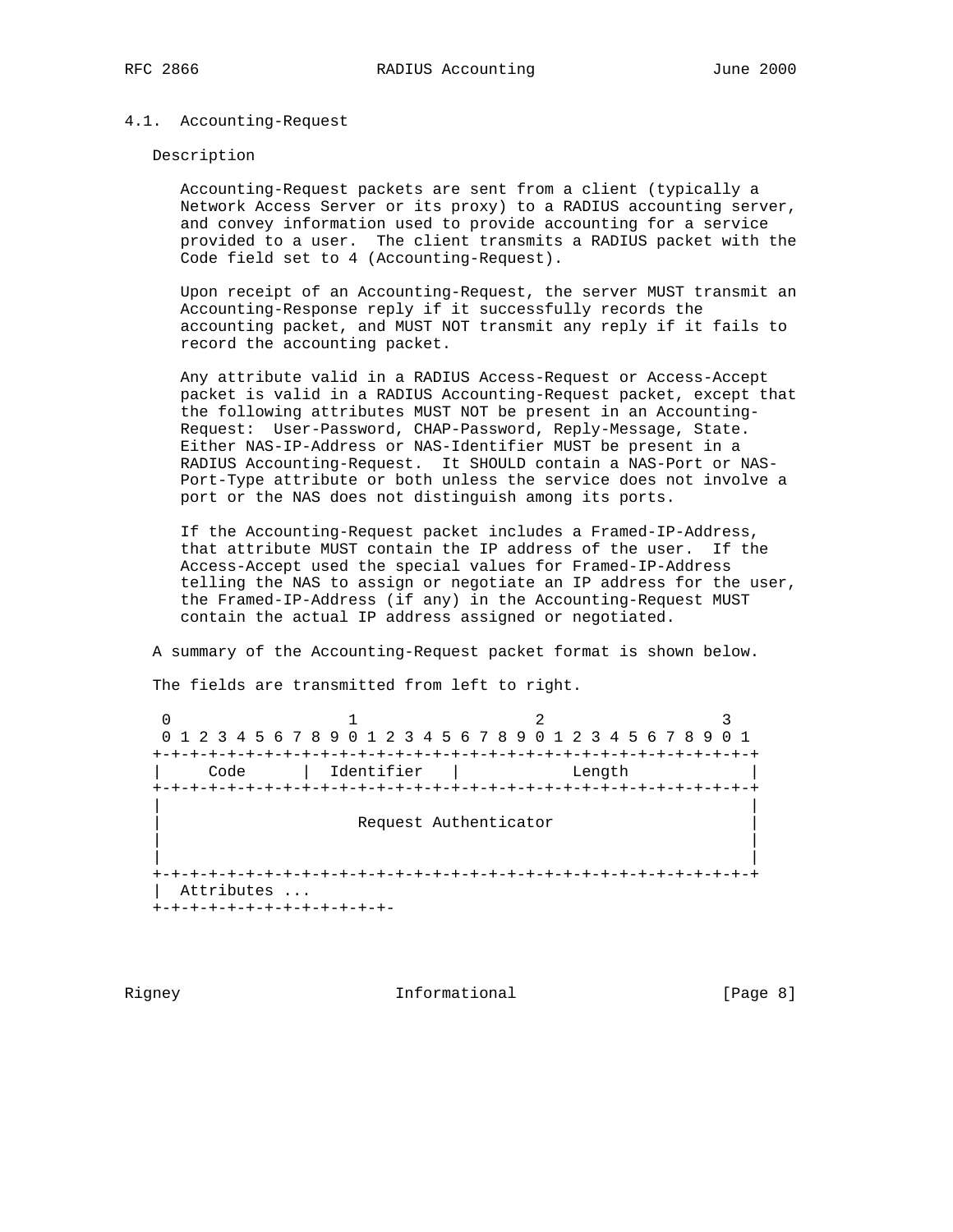### Code

4 for Accounting-Request.

## Identifier

 The Identifier field MUST be changed whenever the content of the Attributes field changes, and whenever a valid reply has been received for a previous request. For retransmissions where the contents are identical, the Identifier MUST remain unchanged.

 Note that if Acct-Delay-Time is included in the attributes of an Accounting-Request then the Acct-Delay-Time value will be updated when the packet is retransmitted, changing the content of the Attributes field and requiring a new Identifier and Request Authenticator.

#### Request Authenticator

 The Request Authenticator of an Accounting-Request contains a 16-octet MD5 hash value calculated according to the method described in "Request Authenticator" above.

### Attributes

 The Attributes field is variable in length, and contains a list of Attributes.

## 4.2. Accounting-Response

#### Description

 Accounting-Response packets are sent by the RADIUS accounting server to the client to acknowledge that the Accounting-Request has been received and recorded successfully. If the Accounting- Request was recorded successfully then the RADIUS accounting server MUST transmit a packet with the Code field set to 5 (Accounting-Response). On reception of an Accounting-Response by the client, the Identifier field is matched with a pending Accounting-Request. The Response Authenticator field MUST contain the correct response for the pending Accounting-Request. Invalid packets are silently discarded.

 A RADIUS Accounting-Response is not required to have any attributes in it.

 A summary of the Accounting-Response packet format is shown below. The fields are transmitted from left to right.

Rigney 10 Communicational Rigney (Page 9)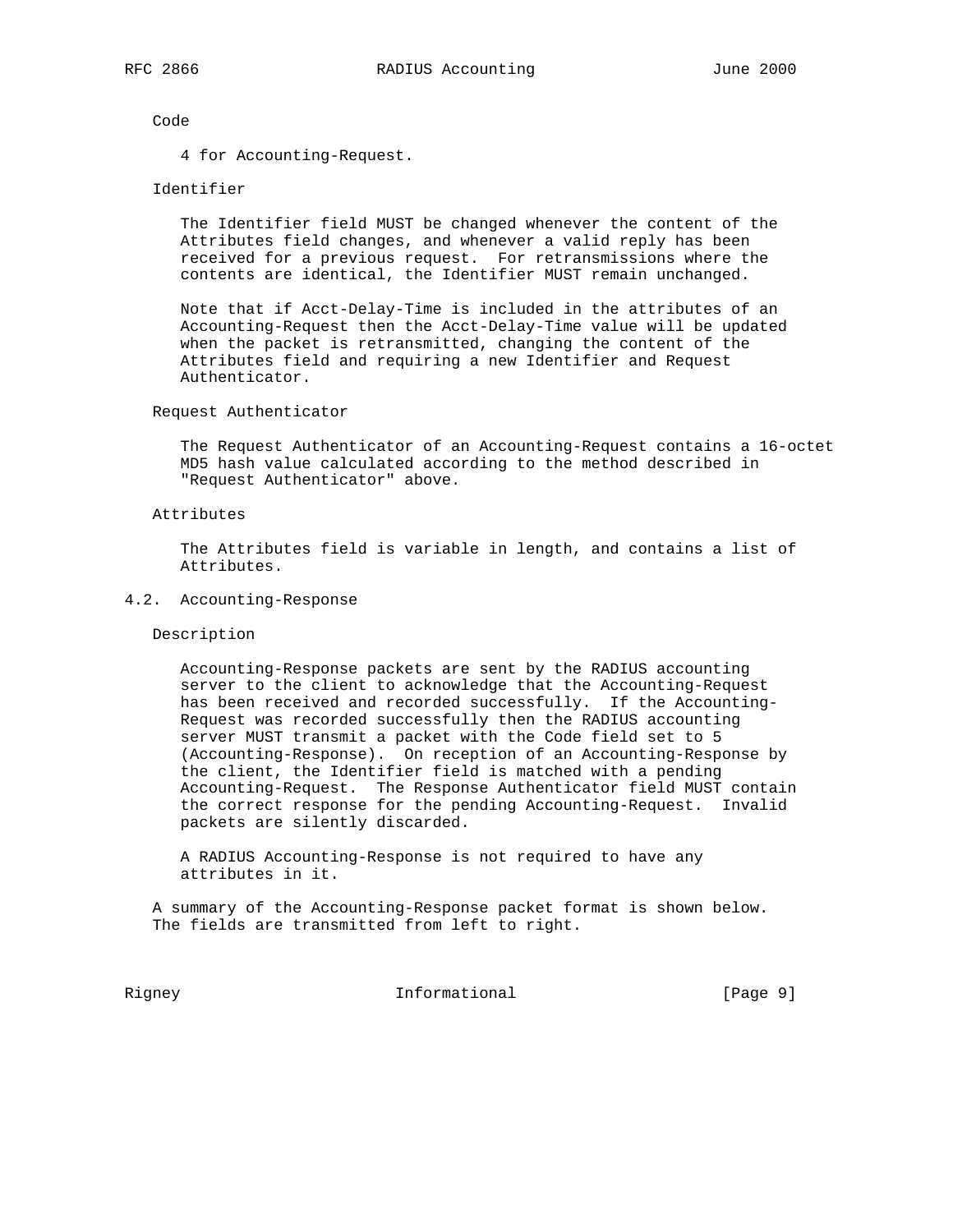```
0 1 2 3
 0 1 2 3 4 5 6 7 8 9 0 1 2 3 4 5 6 7 8 9 0 1 2 3 4 5 6 7 8 9 0 1
 +-+-+-+-+-+-+-+-+-+-+-+-+-+-+-+-+-+-+-+-+-+-+-+-+-+-+-+-+-+-+-+-+
 | Code | Identifier | Length |
 +-+-+-+-+-+-+-+-+-+-+-+-+-+-+-+-+-+-+-+-+-+-+-+-+-+-+-+-+-+-+-+-+
| |
             Response Authenticator
| |
| |
 +-+-+-+-+-+-+-+-+-+-+-+-+-+-+-+-+-+-+-+-+-+-+-+-+-+-+-+-+-+-+-+-+
  | Attributes ...
 +-+-+-+-+-+-+-+-+-+-+-+-+-
```
#### Code

5 for Accounting-Response.

#### Identifier

 The Identifier field is a copy of the Identifier field of the Accounting-Request which caused this Accounting-Response.

#### Response Authenticator

 The Response Authenticator of an Accounting-Response contains a 16-octet MD5 hash value calculated according to the method described in "Response Authenticator" above.

### Attributes

 The Attributes field is variable in length, and contains a list of zero or more Attributes.

#### 5. Attributes

 RADIUS Attributes carry the specific authentication, authorization and accounting details for the request and response.

 Some attributes MAY be included more than once. The effect of this is attribute specific, and is specified in each attribute description.

 The end of the list of attributes is indicated by the Length of the RADIUS packet.

 A summary of the attribute format is shown below. The fields are transmitted from left to right.

Rigney 10 1nformational [Page 10]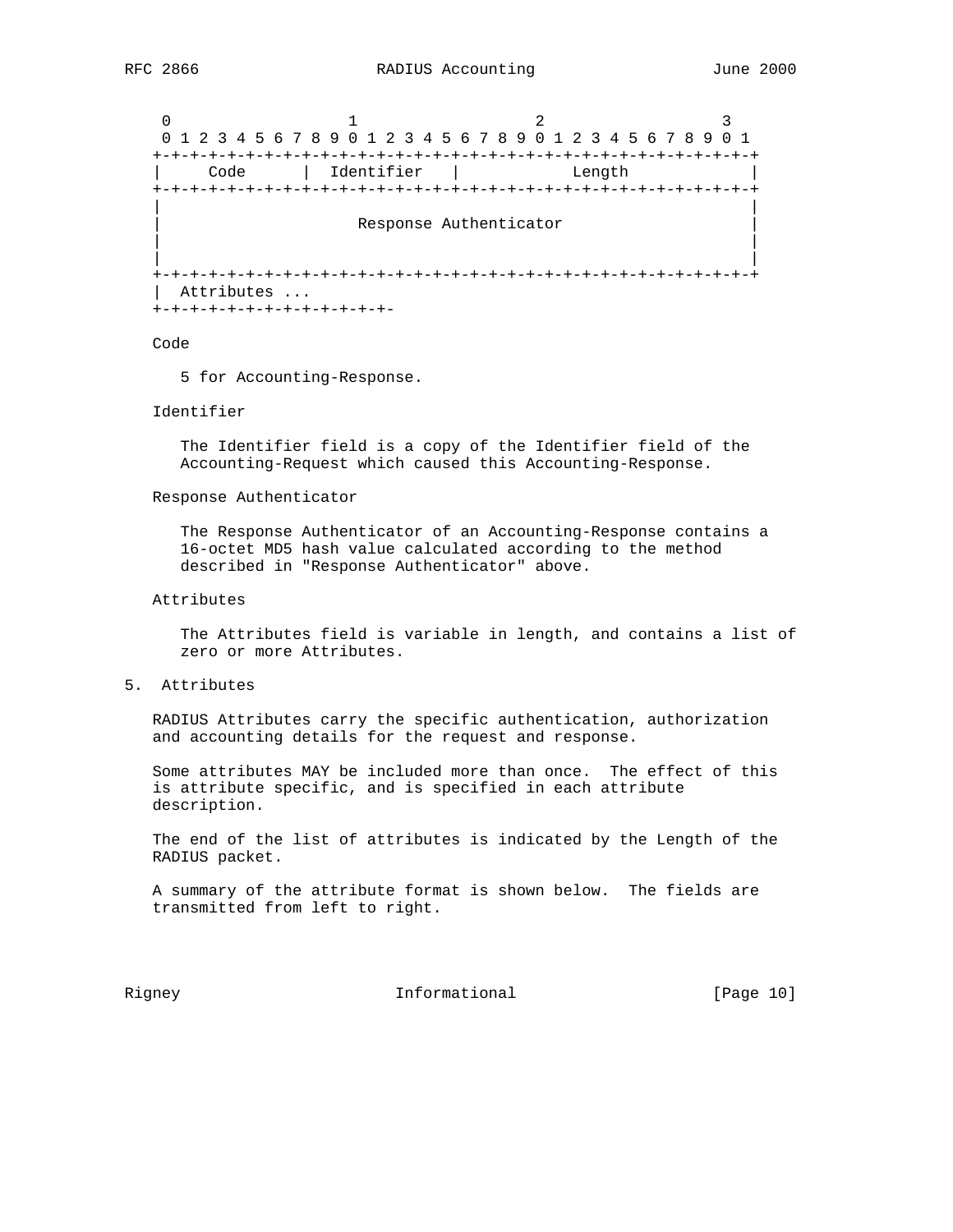$0$  1 2 0 1 2 3 4 5 6 7 8 9 0 1 2 3 4 5 6 7 8 9 0 1 2 3 +-+-+-+-+-+-+-+-+-+-+-+-+-+-+-+-+-+-+-+-+-+-+-+-+ | Type | Length | Value ... +-+-+-+-+-+-+-+-+-+-+-+-+-+-+-+-+-+-+-+-+-+-+-+-+

#### Type

 The Type field is one octet. Up-to-date values of the RADIUS Type field are specified in the most recent "Assigned Numbers" RFC [6]. Values 192-223 are reserved for experimental use, values 224-240 are reserved for implementation-specific use, and values 241-255 are reserved and should not be used. This specification concerns the following values:

| $1 - 39$ | (refer to RADIUS document [2]) |
|----------|--------------------------------|
| 40       | Acct-Status-Type               |
| 41       | Acct-Delay-Time                |
| 42       | Acct-Input-Octets              |
| 43       | Acct-Output-Octets             |
| 44       | Acct-Session-Id                |
| 45       | Acct-Authentic                 |
| 46       | Acct-Session-Time              |
| 47       | Acct-Input-Packets             |
| 48       | Acct-Output-Packets            |
| 49       | Acct-Terminate-Cause           |
| 50       | Acct-Multi-Session-Id          |
| 51       | Acct-Link-Count                |
| 60+      | (refer to RADIUS document [2]) |

## Length

 The Length field is one octet, and indicates the length of this attribute including the Type, Length and Value fields. If an attribute is received in an Accounting-Request with an invalid Length, the entire request MUST be silently discarded.

#### Value

 The Value field is zero or more octets and contains information specific to the attribute. The format and length of the Value field is determined by the Type and Length fields.

 Note that none of the types in RADIUS terminate with a NUL (hex 00). In particular, types "text" and "string" in RADIUS do not terminate with a NUL (hex 00). The Attribute has a length field and does not use a terminator. Text contains UTF-8 encoded 10646

Rigney 11 Informational [Page 11]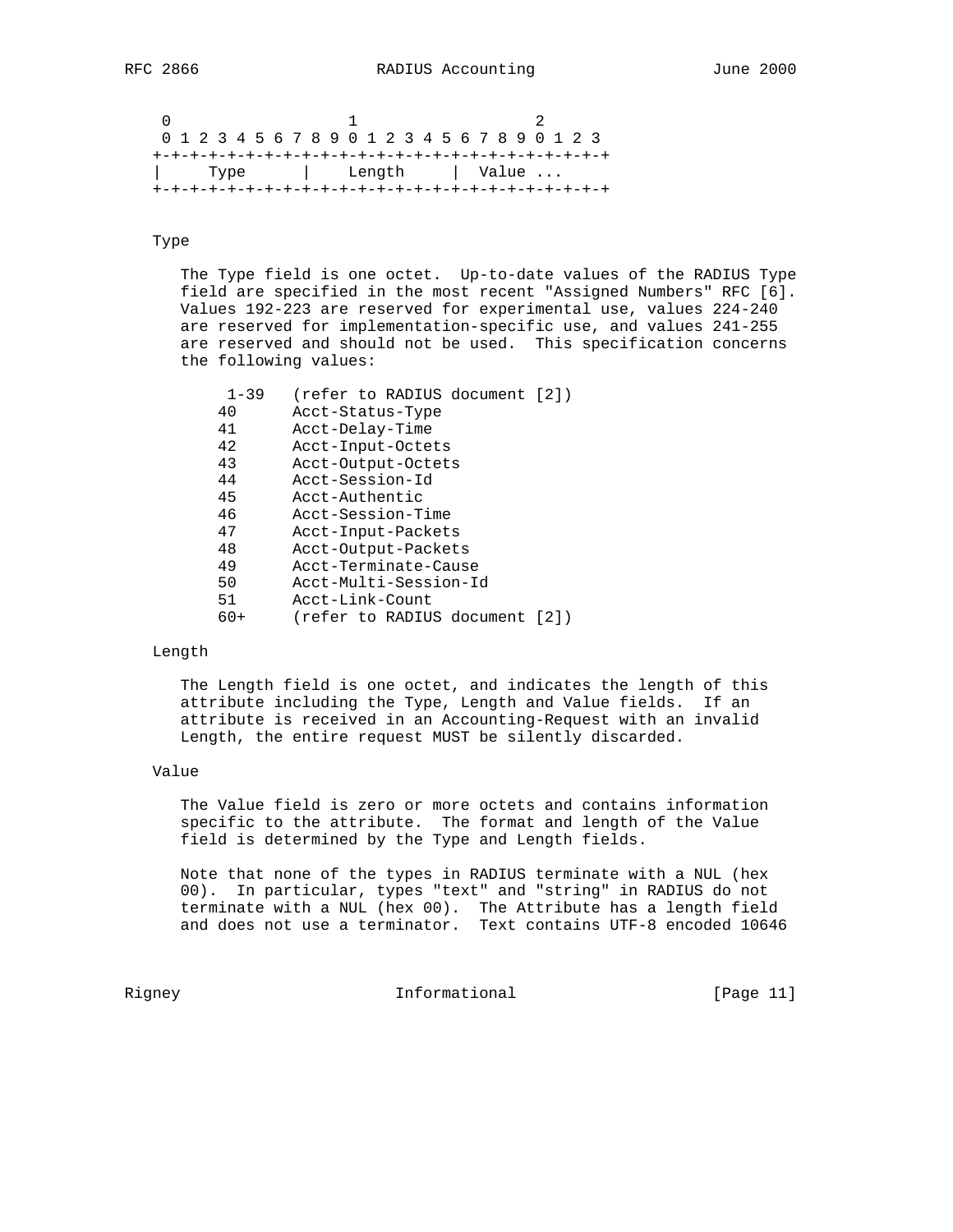[7] characters and String contains 8-bit binary data. Servers and servers and clients MUST be able to deal with embedded nulls. RADIUS implementers using C are cautioned not to use strcpy() when handling strings.

 The format of the value field is one of five data types. Note that type "text" is a subset of type "string."

- text 1-253 octets containing UTF-8 encoded 10646 [7] characters. Text of length zero (0) MUST NOT be sent; omit the entire attribute instead.
- string 1-253 octets containing binary data (values 0 through 255 decimal, inclusive). Strings of length zero (0) MUST NOT be sent; omit the entire attribute instead.
- address 32 bit value, most significant octet first.
- integer 32 bit unsigned value, most significant octet first.
- time 32 bit unsigned value, most significant octet first seconds since 00:00:00 UTC, January 1, 1970. The standard Attributes do not use this data type but it is presented here for possible use in future attributes.

## 5.1. Acct-Status-Type

#### Description

 This attribute indicates whether this Accounting-Request marks the beginning of the user service (Start) or the end (Stop).

 It MAY be used by the client to mark the start of accounting (for example, upon booting) by specifying Accounting-On and to mark the end of accounting (for example, just before a scheduled reboot) by specifying Accounting-Off.

 A summary of the Acct-Status-Type attribute format is shown below. The fields are transmitted from left to right.

0  $1$  2 3 0 1 2 3 4 5 6 7 8 9 0 1 2 3 4 5 6 7 8 9 0 1 2 3 4 5 6 7 8 9 0 1 +-+-+-+-+-+-+-+-+-+-+-+-+-+-+-+-+-+-+-+-+-+-+-+-+-+-+-+-+-+-+-+-+ | Type | Length | Value +-+-+-+-+-+-+-+-+-+-+-+-+-+-+-+-+-+-+-+-+-+-+-+-+-+-+-+-+-+-+-+-+ Value (cont) | +-+-+-+-+-+-+-+-+-+-+-+-+-+-+-+-+

Rigney **Informational** [Page 12]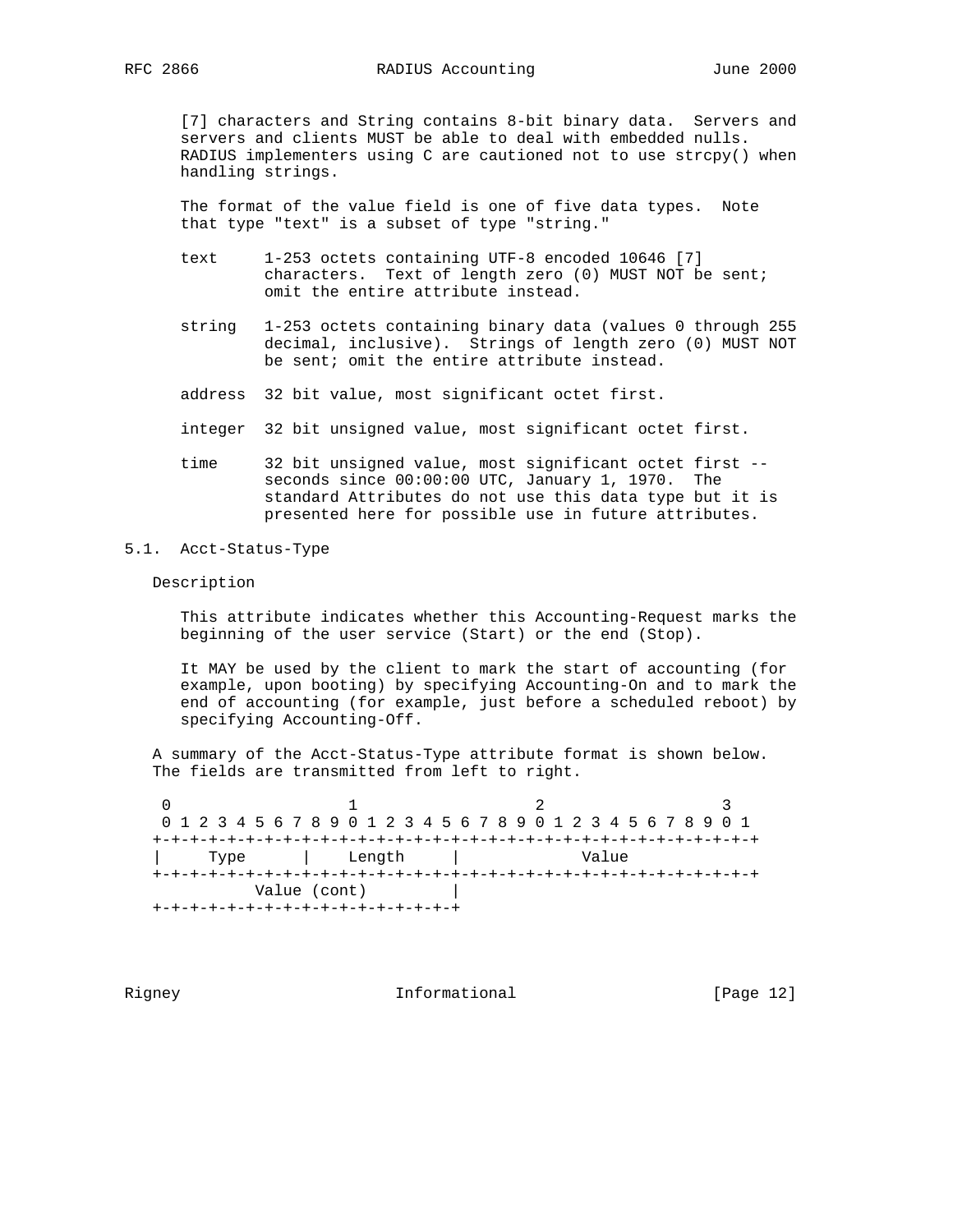Type

40 for Acct-Status-Type.

Length

6

# Value

The Value field is four octets.

|          | Start                          |
|----------|--------------------------------|
| 2        | Stop                           |
| ς        | Interim-Update                 |
|          | Accounting-On                  |
| 8        | Accounting-Off                 |
| $9 - 14$ | Reserved for Tunnel Accounting |
| 15       | Reserved for Failed            |

## 5.2. Acct-Delay-Time

## Description

 This attribute indicates how many seconds the client has been trying to send this record for, and can be subtracted from the time of arrival on the server to find the approximate time of the event generating this Accounting-Request. (Network transit time is ignored.)

 Note that changing the Acct-Delay-Time causes the Identifier to change; see the discussion under Identifier above.

 A summary of the Acct-Delay-Time attribute format is shown below. The fields are transmitted from left to right.

|      |                      |        |  |       | 0 1 2 3 4 5 6 7 8 9 0 1 2 3 4 5 6 7 8 9 0 1 2 3 4 5 6 7 8 9 0 1 |
|------|----------------------|--------|--|-------|-----------------------------------------------------------------|
|      |                      |        |  |       |                                                                 |
| Type |                      | Length |  | Value |                                                                 |
|      |                      |        |  |       |                                                                 |
|      | Value (cont)         |        |  |       |                                                                 |
|      | +-+-+-+-+-+-+-+-+-+- |        |  |       |                                                                 |

Rigney 13 Informational [Page 13]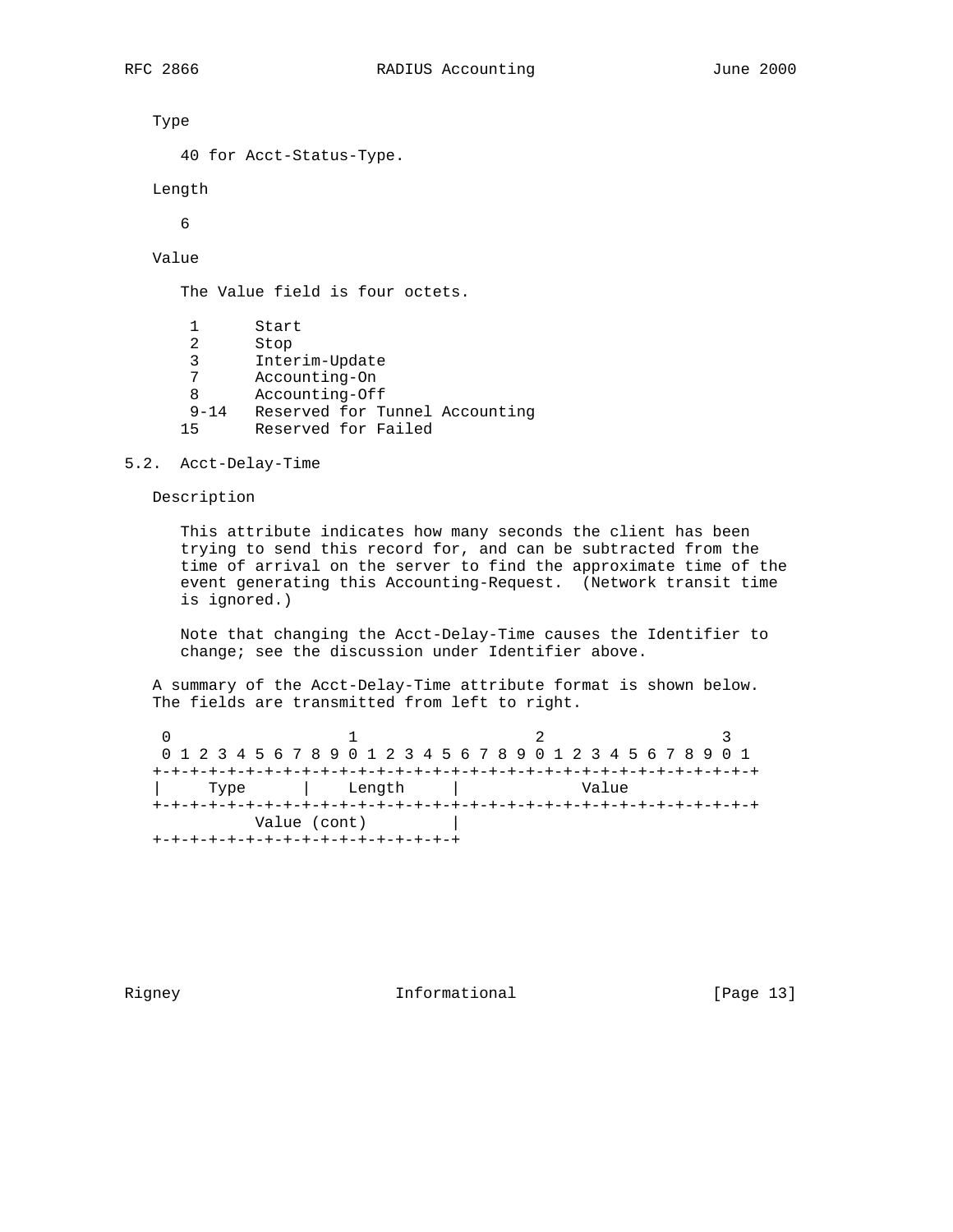Type

41 for Acct-Delay-Time.

Length

6

Value

The Value field is four octets.

5.3. Acct-Input-Octets

Description

 This attribute indicates how many octets have been received from the port over the course of this service being provided, and can only be present in Accounting-Request records where the Acct- Status-Type is set to Stop.

 A summary of the Acct-Input-Octets attribute format is shown below. The fields are transmitted from left to right.

| 0 1 2 3 4 5 6 7 8 9 0 1 2 3 4 5 6 7 8 9 0 1 2 3 4 5 6 7 8 9 0 1 |              |        |  |  |  |  |  |       |  |  |  |  |
|-----------------------------------------------------------------|--------------|--------|--|--|--|--|--|-------|--|--|--|--|
|                                                                 |              |        |  |  |  |  |  |       |  |  |  |  |
| Type                                                            |              | Length |  |  |  |  |  | Value |  |  |  |  |
|                                                                 |              |        |  |  |  |  |  |       |  |  |  |  |
|                                                                 | Value (cont) |        |  |  |  |  |  |       |  |  |  |  |
|                                                                 |              |        |  |  |  |  |  |       |  |  |  |  |

Type

42 for Acct-Input-Octets.

Length

6

Value

The Value field is four octets.

Rigney 141 Informational [Page 14]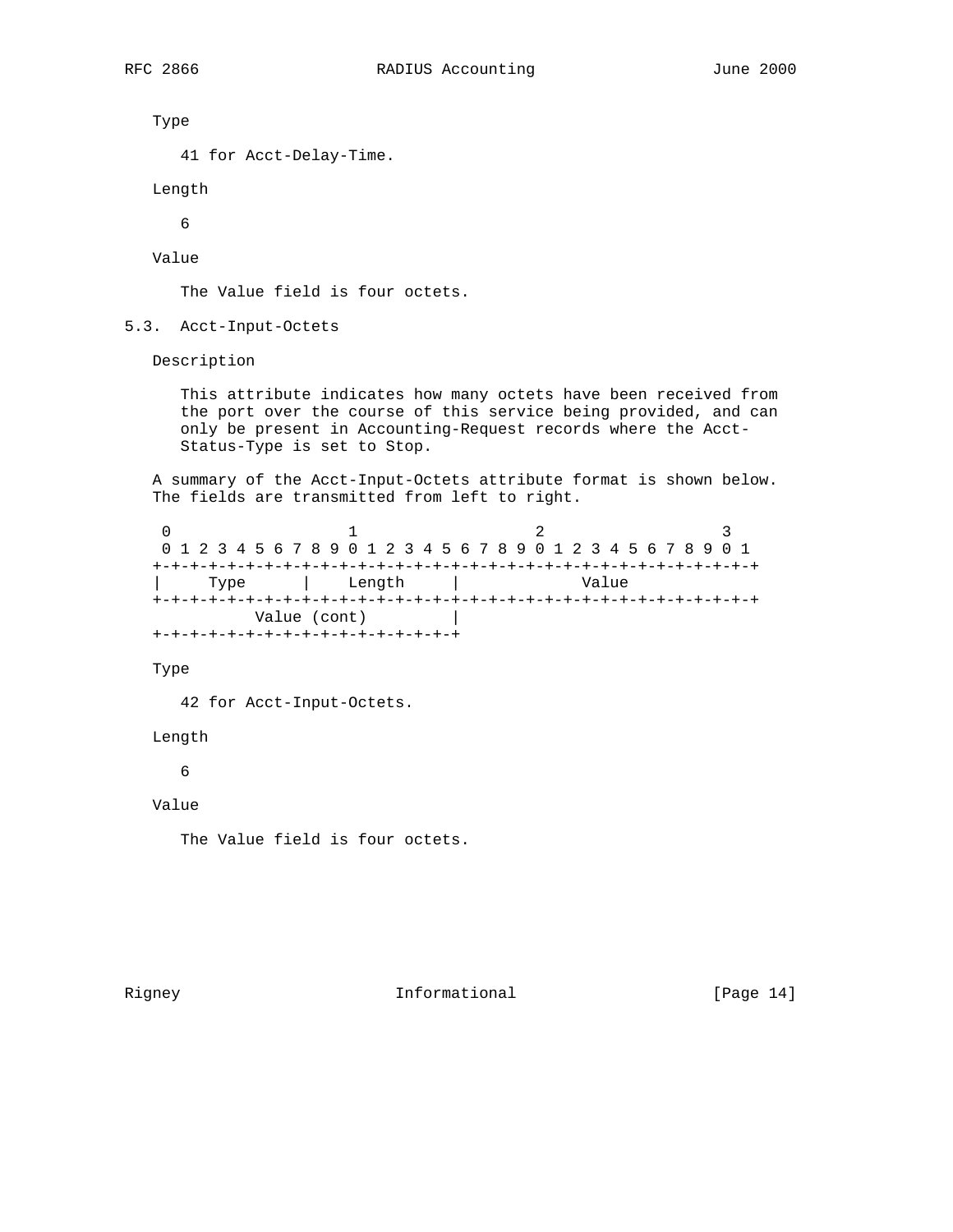## 5.4. Acct-Output-Octets

Description

 This attribute indicates how many octets have been sent to the port in the course of delivering this service, and can only be present in Accounting-Request records where the Acct-Status-Type is set to Stop.

 A summary of the Acct-Output-Octets attribute format is shown below. The fields are transmitted from left to right.

0  $1$  2 3 0 1 2 3 4 5 6 7 8 9 0 1 2 3 4 5 6 7 8 9 0 1 2 3 4 5 6 7 8 9 0 1 +-+-+-+-+-+-+-+-+-+-+-+-+-+-+-+-+-+-+-+-+-+-+-+-+-+-+-+-+-+-+-+-+ | Type | Length | Value +-+-+-+-+-+-+-+-+-+-+-+-+-+-+-+-+-+-+-+-+-+-+-+-+-+-+-+-+-+-+-+-+ Value (cont) | +-+-+-+-+-+-+-+-+-+-+-+-+-+-+-+-+

Type

43 for Acct-Output-Octets.

Length

6

Value

The Value field is four octets.

#### 5.5. Acct-Session-Id

Description

 This attribute is a unique Accounting ID to make it easy to match start and stop records in a log file. The start and stop records for a given session MUST have the same Acct-Session-Id. An Accounting-Request packet MUST have an Acct-Session-Id. An Access-Request packet MAY have an Acct-Session-Id; if it does, then the NAS MUST use the same Acct-Session-Id in the Accounting- Request packets for that session.

 The Acct-Session-Id SHOULD contain UTF-8 encoded 10646 [7] characters.

Rigney 1992 Theorem Informational Theorem (Page 15)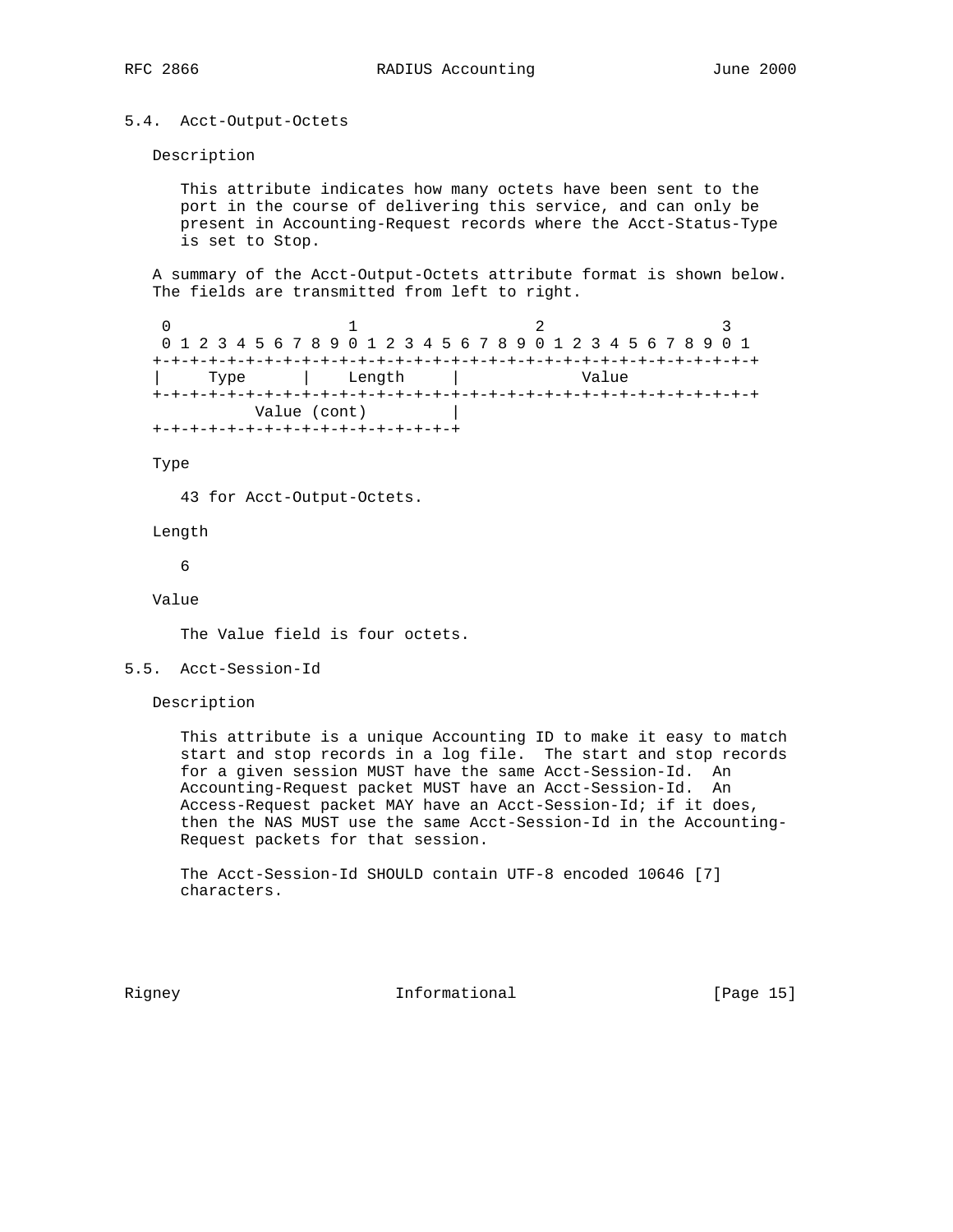For example, one implementation uses a string with an 8-digit upper case hexadecimal number, the first two digits increment on each reboot (wrapping every 256 reboots) and the next 6 digits counting from 0 for the first person logging in after a reboot up to 2^24-1, about 16 million. Other encodings are possible.

 A summary of the Acct-Session-Id attribute format is shown below. The fields are transmitted from left to right.

 $0$  1 2 0 1 2 3 4 5 6 7 8 9 0 1 2 3 4 5 6 7 8 9 0 1 2 3 +-+-+-+-+-+-+-+-+-+-+-+-+-+-+-+-+-+-+-+-+-+-+-+-+ Length | Text ... +-+-+-+-+-+-+-+-+-+-+-+-+-+-+-+-+-+-+-+-+-+-+-+-+

Type

44 for Acct-Session-Id.

#### Length

 $>= 3$ 

## String

 The String field SHOULD be a string of UTF-8 encoded 10646 [7] characters.

# 5.6. Acct-Authentic

Description

 This attribute MAY be included in an Accounting-Request to indicate how the user was authenticated, whether by RADIUS, the NAS itself, or another remote authentication protocol. Users who are delivered service without being authenticated SHOULD NOT generate Accounting records.

 A summary of the Acct-Authentic attribute format is shown below. The fields are transmitted from left to right.

0  $1$  2 3 0 1 2 3 4 5 6 7 8 9 0 1 2 3 4 5 6 7 8 9 0 1 2 3 4 5 6 7 8 9 0 1 +-+-+-+-+-+-+-+-+-+-+-+-+-+-+-+-+-+-+-+-+-+-+-+-+-+-+-+-+-+-+-+-+ | Type | Length | Value +-+-+-+-+-+-+-+-+-+-+-+-+-+-+-+-+-+-+-+-+-+-+-+-+-+-+-+-+-+-+-+-+ Value (cont) | +-+-+-+-+-+-+-+-+-+-+-+-+-+-+-+-+

Rigney 10 1nformational [Page 16]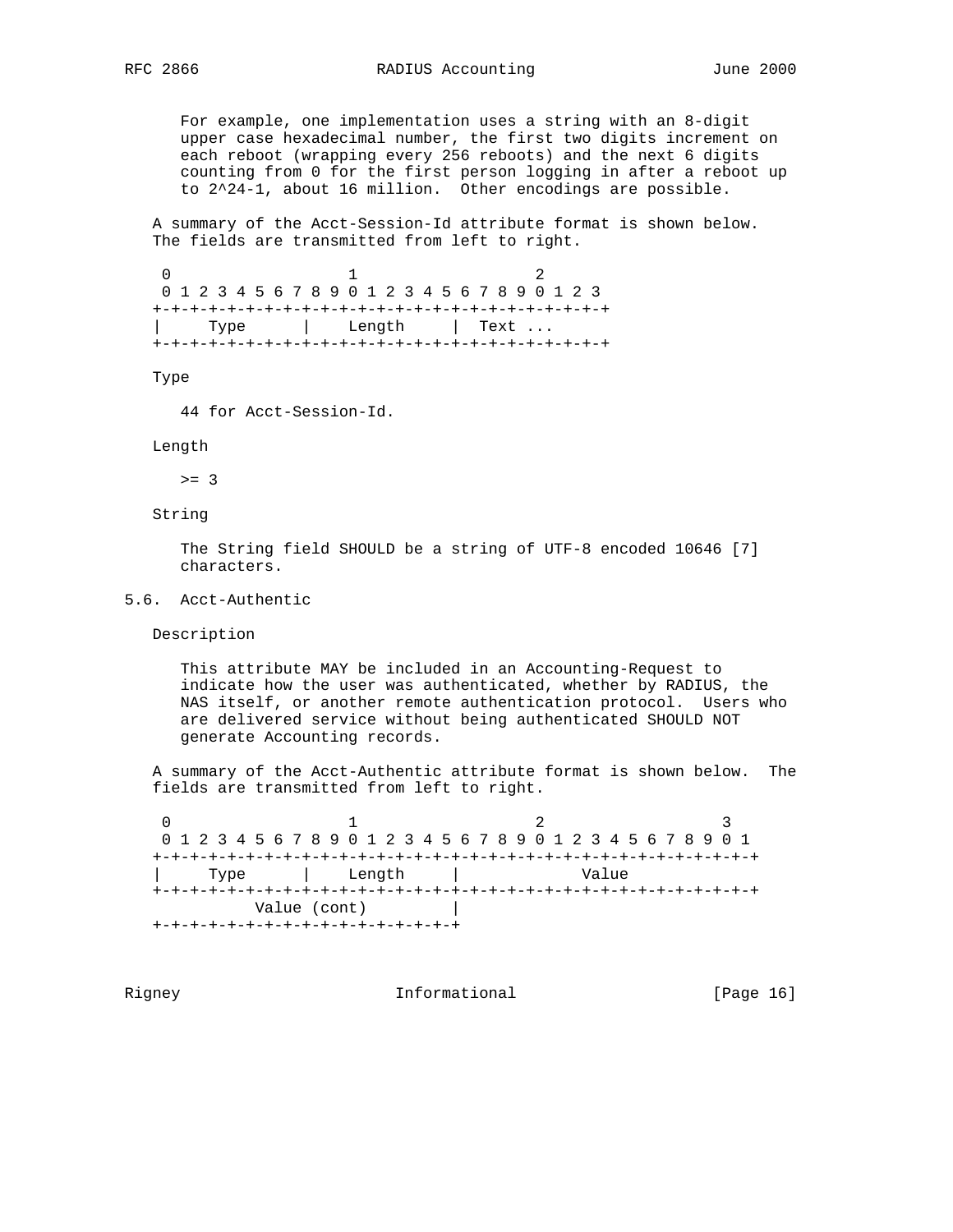Type 45 for Acct-Authentic. Length 6 Value The Value field is four octets. 1 RADIUS 2 Local 3 Remote 5.7. Acct-Session-Time Description This attribute indicates how many seconds the user has received service for, and can only be present in Accounting-Request records where the Acct-Status-Type is set to Stop. A summary of the Acct-Session-Time attribute format is shown below. The fields are transmitted from left to right. 0  $1$  2 3 0 1 2 3 4 5 6 7 8 9 0 1 2 3 4 5 6 7 8 9 0 1 2 3 4 5 6 7 8 9 0 1 +-+-+-+-+-+-+-+-+-+-+-+-+-+-+-+-+-+-+-+-+-+-+-+-+-+-+-+-+-+-+-+-+ | Type | Length | Value +-+-+-+-+-+-+-+-+-+-+-+-+-+-+-+-+-+-+-+-+-+-+-+-+-+-+-+-+-+-+-+-+ Value (cont) | +-+-+-+-+-+-+-+-+-+-+-+-+-+-+-+-+ Type 46 for Acct-Session-Time. Length 6 Value The Value field is four octets. Rigney 10 1nformational [Page 17]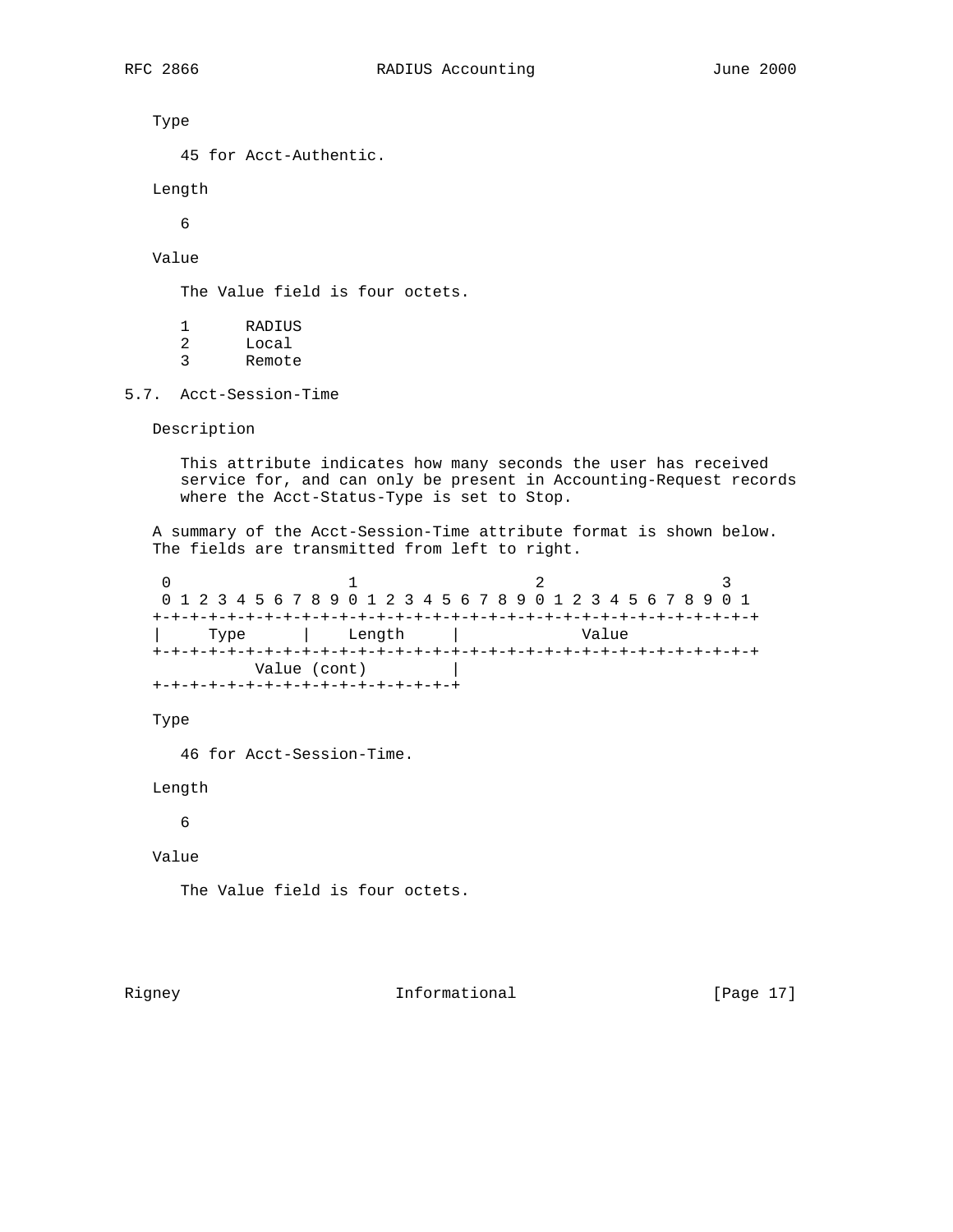# 5.8. Acct-Input-Packets

Description

 This attribute indicates how many packets have been received from the port over the course of this service being provided to a Framed User, and can only be present in Accounting-Request records where the Acct-Status-Type is set to Stop.

 A summary of the Acct-Input-packets attribute format is shown below. The fields are transmitted from left to right.

0  $1$  2 3 0 1 2 3 4 5 6 7 8 9 0 1 2 3 4 5 6 7 8 9 0 1 2 3 4 5 6 7 8 9 0 1 +-+-+-+-+-+-+-+-+-+-+-+-+-+-+-+-+-+-+-+-+-+-+-+-+-+-+-+-+-+-+-+-+ | Type | Length | Value +-+-+-+-+-+-+-+-+-+-+-+-+-+-+-+-+-+-+-+-+-+-+-+-+-+-+-+-+-+-+-+-+ Value (cont) | +-+-+-+-+-+-+-+-+-+-+-+-+-+-+-+-+

Type

47 for Acct-Input-Packets.

Length

6

Value

The Value field is four octets.

#### 5.9. Acct-Output-Packets

Description

 This attribute indicates how many packets have been sent to the port in the course of delivering this service to a Framed User, and can only be present in Accounting-Request records where the Acct-Status-Type is set to Stop.

 A summary of the Acct-Output-Packets attribute format is shown below. The fields are transmitted from left to right.

Rigney 1912 1nformational Theory Informational (Page 18)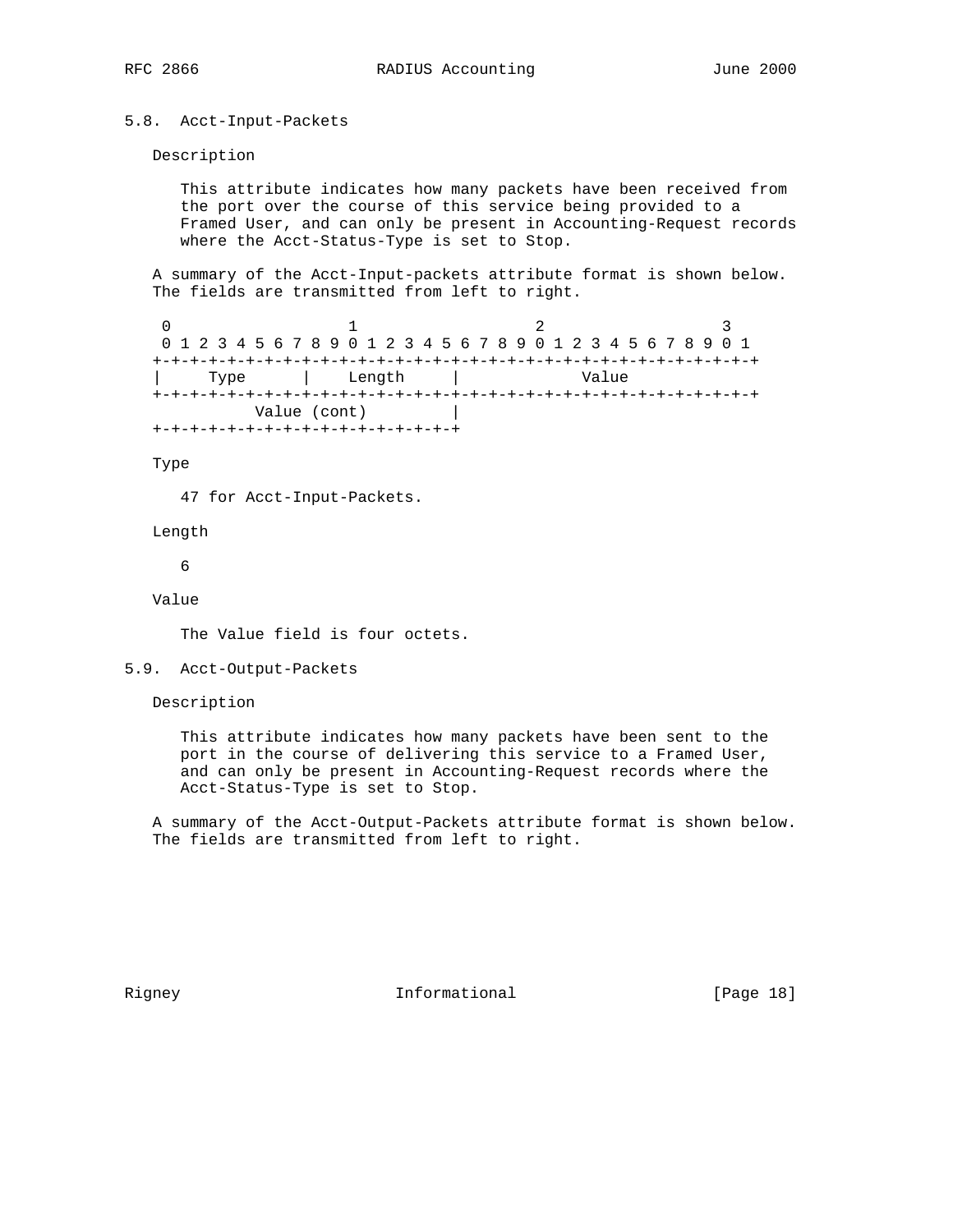0  $1$  2 3 0 1 2 3 4 5 6 7 8 9 0 1 2 3 4 5 6 7 8 9 0 1 2 3 4 5 6 7 8 9 0 1 +-+-+-+-+-+-+-+-+-+-+-+-+-+-+-+-+-+-+-+-+-+-+-+-+-+-+-+-+-+-+-+-+ | Type | Length | Value +-+-+-+-+-+-+-+-+-+-+-+-+-+-+-+-+-+-+-+-+-+-+-+-+-+-+-+-+-+-+-+-+ Value (cont) | +-+-+-+-+-+-+-+-+-+-+-+-+-+-+-+-+

Type

48 for Acct-Output-Packets.

Length

6

Value

The Value field is four octets.

5.10. Acct-Terminate-Cause

Description

 This attribute indicates how the session was terminated, and can only be present in Accounting-Request records where the Acct- Status-Type is set to Stop.

 A summary of the Acct-Terminate-Cause attribute format is shown below. The fields are transmitted from left to right.

0  $1$  2 3 0 1 2 3 4 5 6 7 8 9 0 1 2 3 4 5 6 7 8 9 0 1 2 3 4 5 6 7 8 9 0 1 +-+-+-+-+-+-+-+-+-+-+-+-+-+-+-+-+-+-+-+-+-+-+-+-+-+-+-+-+-+-+-+-+ | Type | Length | Value +-+-+-+-+-+-+-+-+-+-+-+-+-+-+-+-+-+-+-+-+-+-+-+-+-+-+-+-+-+-+-+-+ Value (cont) | +-+-+-+-+-+-+-+-+-+-+-+-+-+-+-+-+

Rigney 19 Informational [Page 19]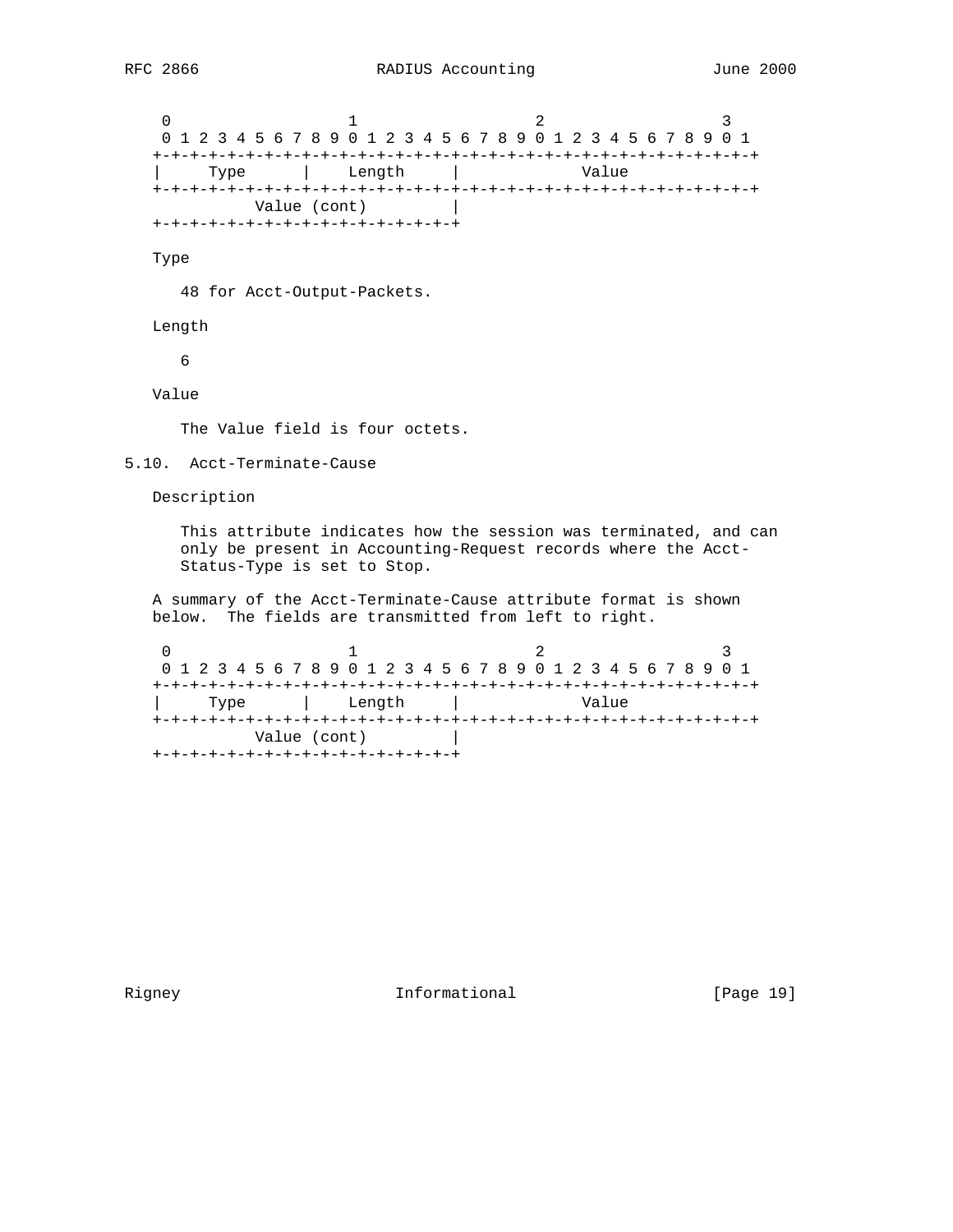Type 49 for Acct-Terminate-Cause Length 6 Value The Value field is four octets, containing an integer specifying the cause of session termination, as follows: 1 User Request 2 Lost Carrier 3 Lost Service 4 Idle Timeout 5 Session Timeout 6 Admin Reset 7 Admin Reboot 8 Port Error 9 NAS Error 10 NAS Request 11 NAS Reboot 12 Port Unneeded 13 Port Preempted 14 Port Suspended 15 Service Unavailable 16 Callback<br>17 User Erro 17 User Error<br>18 Host Reque Host Request The termination causes are as follows: User Request User requested termination of service, for example with LCP Terminate or by logging out. Lost Carrier **DCD** was dropped on the port. Lost Service Service can no longer be provided; for example, user's connection to a host was interrupted. Idle Timeout 1dle timer expired. Session Timeout Maximum session length timer expired. Admin Reset **Administrator** reset the port or session.

Rigney 10 Informational [Page 20]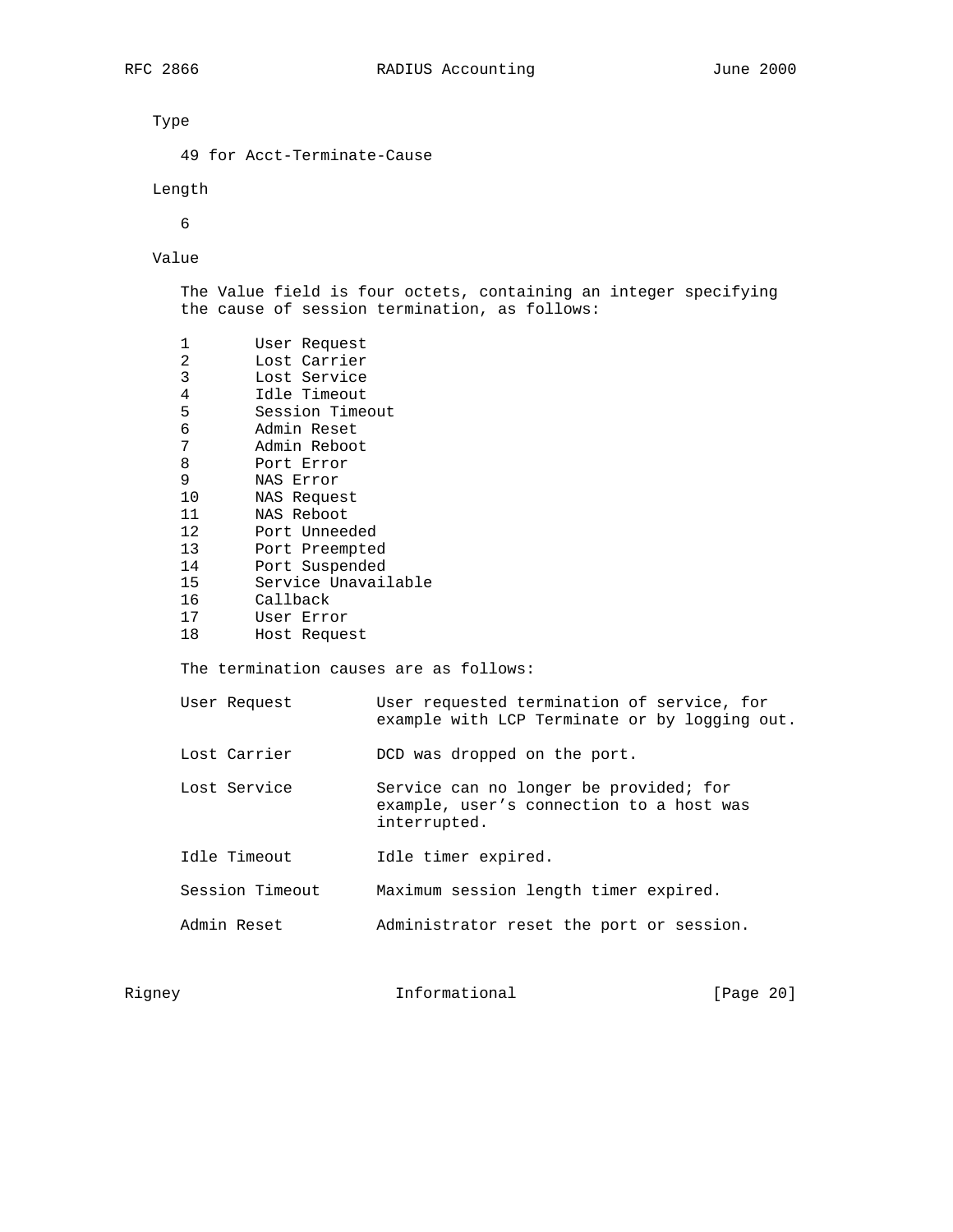- Admin Reboot Administrator is ending service on the NAS, for example prior to rebooting the NAS.
- Port Error NAS detected an error on the port which required ending the session.
- NAS Error MAS detected some error (other than on the port) which required ending the session.
- NAS Request NAS ended session for a non-error reason not otherwise listed here.
- NAS Reboot The NAS ended the session in order to reboot non-administratively ("crash").
- Port Unneeded NAS ended session because resource usage fell below low-water mark (for example, if a bandwidth-on-demand algorithm decided that the port was no longer needed).
- Port Preempted NAS ended session in order to allocate the port to a higher priority use.
- Port Suspended NAS ended session to suspend a virtual session.
- Service Unavailable NAS was unable to provide requested service.
- Callback NAS is terminating current session in order to perform callback for a new session.
- User Error **Input from user is in error, causing** termination of session.
- Host Request Login Host terminated session normally.
- 5.11. Acct-Multi-Session-Id

#### Description

 This attribute is a unique Accounting ID to make it easy to link together multiple related sessions in a log file. Each session linked together would have a unique Acct-Session-Id but the same Acct-Multi-Session-Id. It is strongly recommended that the Acct- Multi-Session-Id contain UTF-8 encoded 10646 [7] characters.

 A summary of the Acct-Session-Id attribute format is shown below. The fields are transmitted from left to right.

Rigney **Informational** [Page 21]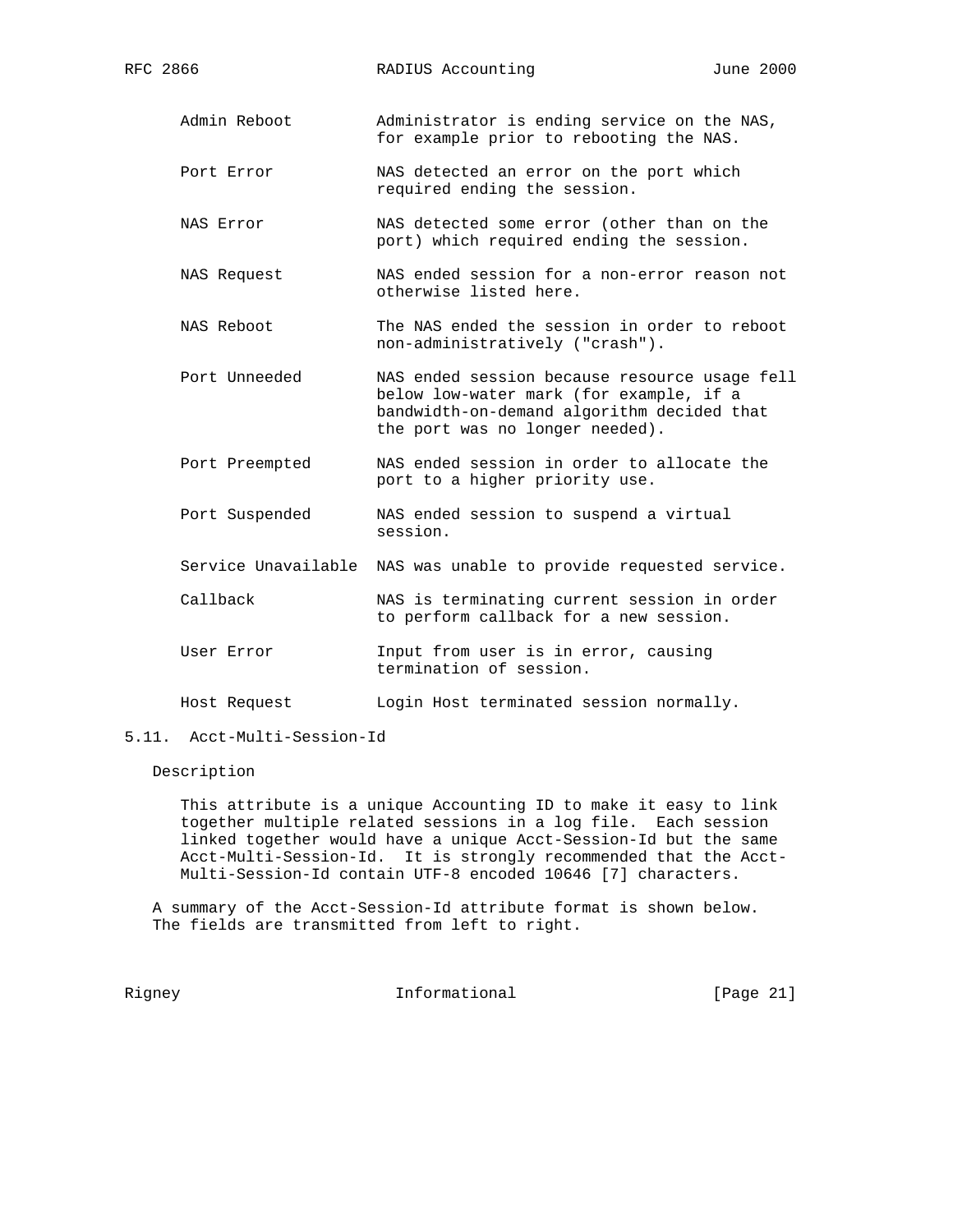$0$  1 2 0 1 2 3 4 5 6 7 8 9 0 1 2 3 4 5 6 7 8 9 0 1 2 3 +-+-+-+-+-+-+-+-+-+-+-+-+-+-+-+-+-+-+-+-+-+-+-+-+ | Type | Length | String ... +-+-+-+-+-+-+-+-+-+-+-+-+-+-+-+-+-+-+-+-+-+-+-+-+

Type

50 for Acct-Multi-Session-Id.

Length

 $>= 3$ 

String

The String field SHOULD contain UTF-8 encoded 10646 [7] characters.

5.12. Acct-Link-Count

Description

 This attribute gives the count of links which are known to have been in a given multilink session at the time the accounting record is generated. The NAS MAY include the Acct-Link-Count attribute in any Accounting-Request which might have multiple links.

 A summary of the Acct-Link-Count attribute format is show below. The fields are transmitted from left to right.

0  $1$  2 3 0 1 2 3 4 5 6 7 8 9 0 1 2 3 4 5 6 7 8 9 0 1 2 3 4 5 6 7 8 9 0 1 +-+-+-+-+-+-+-+-+-+-+-+-+-+-+-+-+-+-+-+-+-+-+-+-+-+-+-+-+-+-+-+-+ | Type | Length | Value +-+-+-+-+-+-+-+-+-+-+-+-+-+-+-+-+-+-+-+-+-+-+-+-+-+-+-+-+-+-+-+-+ Value (cont) | +-+-+-+-+-+-+-+-+-+-+-+-+-+-+-+-+

Rigney 10 Informational [Page 22]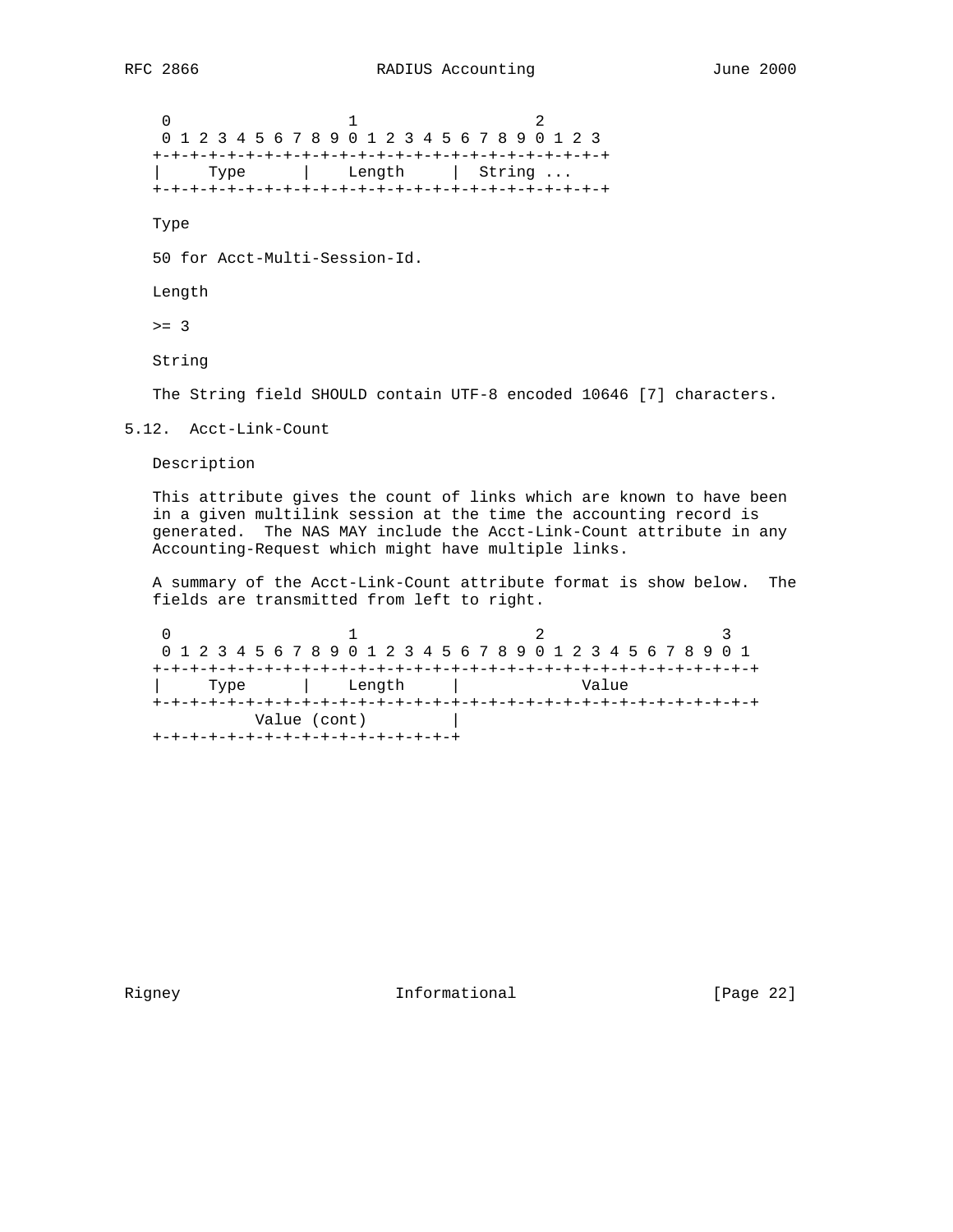Type

51 for Acct-Link-Count.

Length

6

Value

 The Value field is four octets, and contains the number of links seen so far in this Multilink Session.

 It may be used to make it easier for an accounting server to know when it has all the records for a given Multilink session. When the number of Accounting-Requests received with Acct-Status-Type = Stop and the same Acct-Multi-Session-Id and unique Acct-Session- Id's equals the largest value of Acct-Link-Count seen in those Accounting-Requests, all Stop Accounting-Requests for that Multilink Session have been received.

 An example showing 8 Accounting-Requests should make things clearer. For clarity only the relevant attributes are shown, but additional attributes containing accounting information will also be present in the Accounting-Request.

| "10"<br>"10"<br>Start      |  |
|----------------------------|--|
|                            |  |
| "10"<br>"11"<br>Start      |  |
| "10"<br>"11"<br>Stop       |  |
| "10"<br>"12"<br>3<br>Start |  |
| "10"<br>"13"<br>Start<br>4 |  |
| "10"<br>"12"<br>Stop<br>4  |  |
| "10"<br>"13"<br>Stop<br>4  |  |
| "10"<br>"10"<br>Stop       |  |

# 5.13. Table of Attributes

 The following table provides a guide to which attributes may be found in Accounting-Request packets. No attributes should be found in Accounting-Response packets except Proxy-State and possibly Vendor- Specific.

| Attribute       |
|-----------------|
| $0-1$ User-Name |
| User-Password   |
| CHAP-Password   |
|                 |

Rigney 10 Informational [Page 23]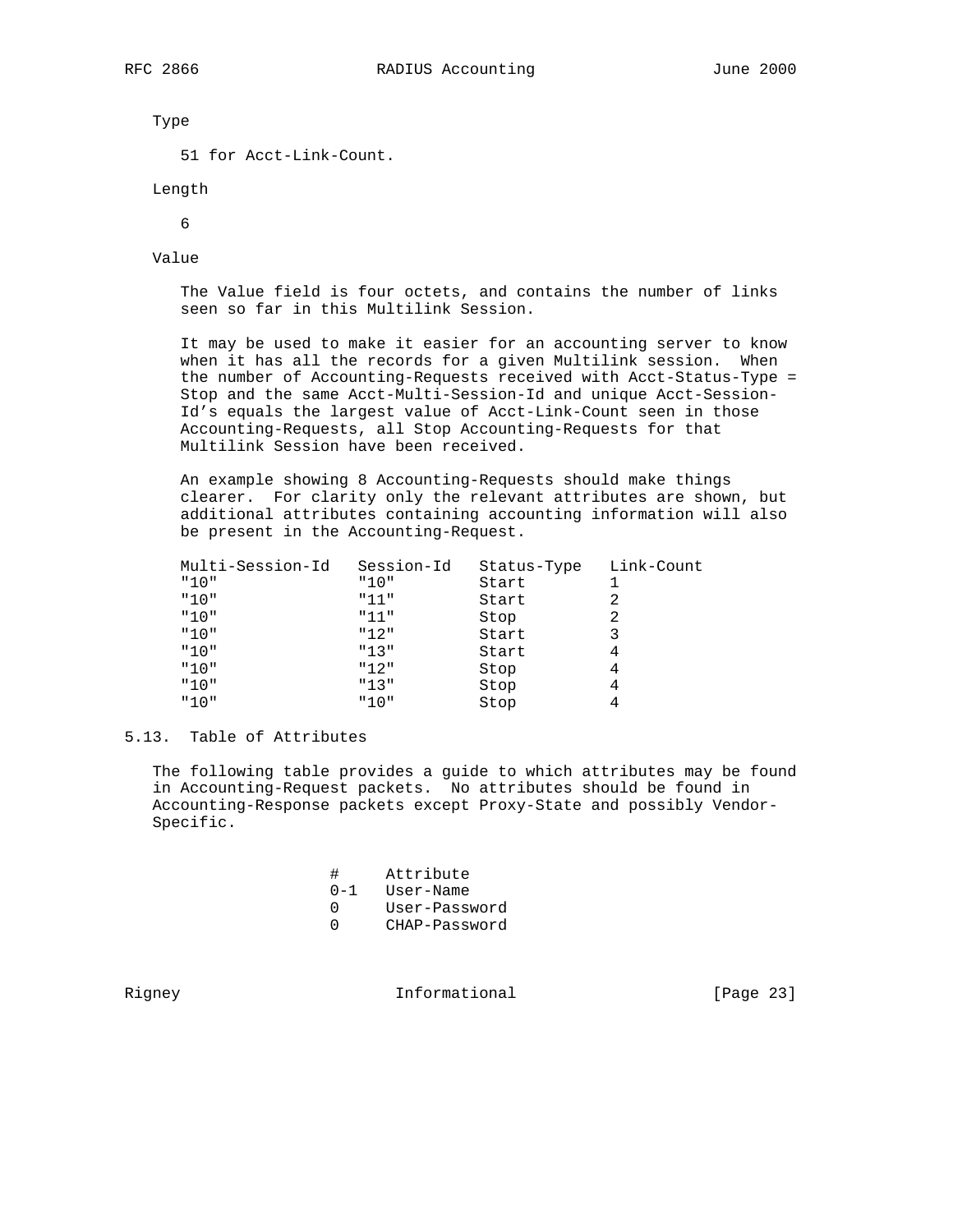- 0-1 NAS-IP-Address [Note 1]
- 0-1 NAS-Port
- 0-1 Service-Type
- 0-1 Framed-Protocol
	- 0-1 Framed-IP-Address
	- 0-1 Framed-IP-Netmask
	- 0-1 Framed-Routing
	- 0+ Filter-Id
	- 0-1 Framed-MTU
- 0+ Framed-Compression
- 0+ Login-IP-Host
	- 0-1 Login-Service
	- 0-1 Login-TCP-Port
- 0 Reply-Message
- 0-1 Callback-Number
- 0-1 Callback-Id
	- 0+ Framed-Route
	- 0-1 Framed-IPX-Network
	- 0 State
	- 0+ Class
	- 0+ Vendor-Specific
	- 0-1 Session-Timeout
	- 0-1 Idle-Timeout
	-
	- 0-1 Termination-Action
- 0-1 Called-Station-Id
- 0-1 Calling-Station-Id
- 0-1 NAS-Identifier [Note 1]
- 0+ Proxy-State
- 0-1 Login-LAT-Service
	- 0-1 Login-LAT-Node
	- 0-1 Login-LAT-Group
	- 0-1 Framed-AppleTalk-Link
	- 0-1 Framed-AppleTalk-Network
	- 0-1 Framed-AppleTalk-Zone
	- 1 Acct-Status-Type
	- 0-1 Acct-Delay-Time
	- 0-1 Acct-Input-Octets
- 0-1 Acct-Output-Octets
- 1 Acct-Session-Id
	- 0-1 Acct-Authentic
	- 0-1 Acct-Session-Time
	- 0-1 Acct-Input-Packets
	- 0-1 Acct-Output-Packets
	- 0-1 Acct-Terminate-Cause
	- 0+ Acct-Multi-Session-Id
	- 0+ Acct-Link-Count
	- 0 CHAP-Challenge

Rigney **Informational Informational** [Page 24]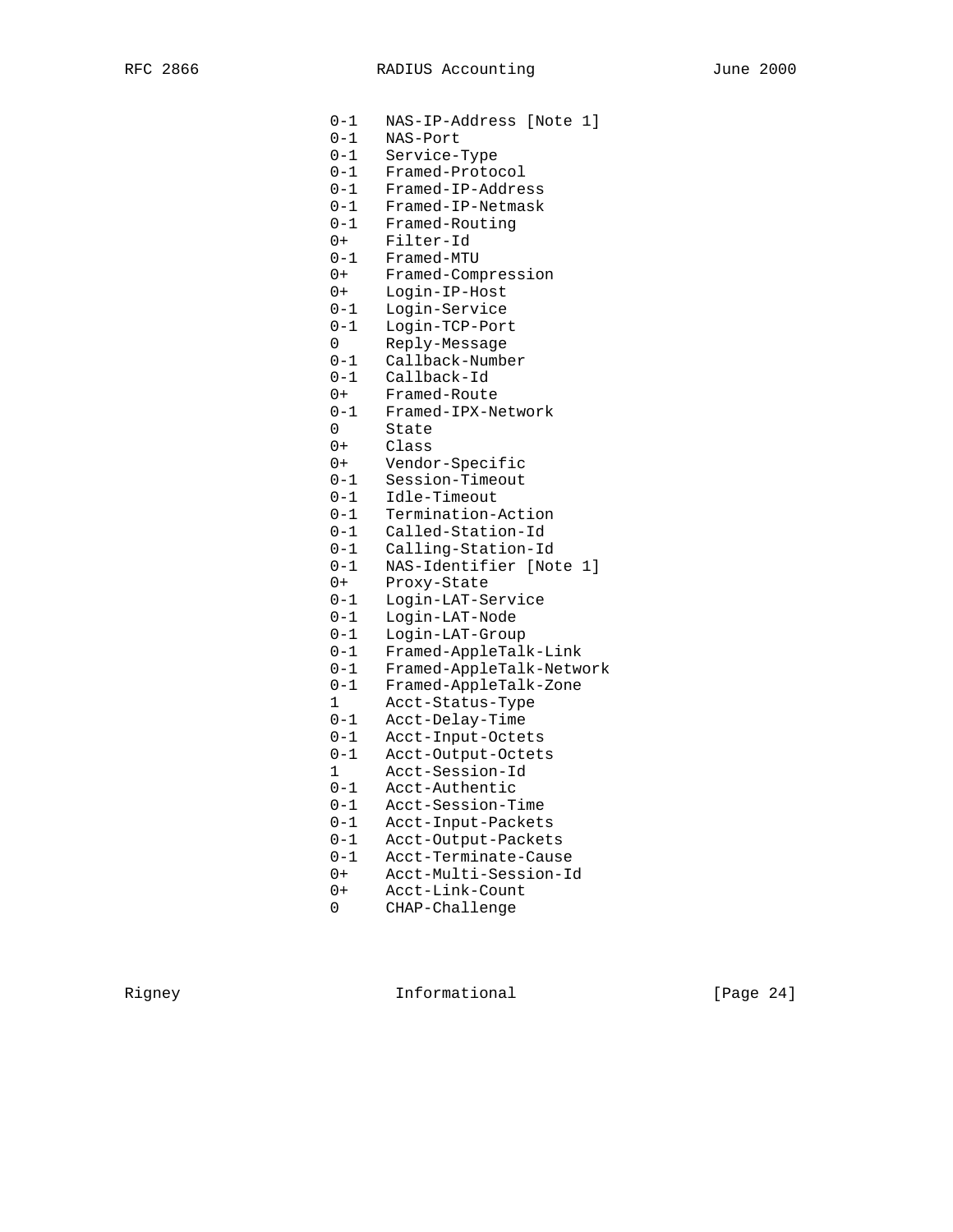0-1 NAS-Port-Type 0-1 Port-Limit 0-1 Login-LAT-Port

 [Note 1] An Accounting-Request MUST contain either a NAS-IP-Address or a NAS-Identifier (or both).

The following table defines the above table entries.

- 0 This attribute MUST NOT be present
- 0+ Zero or more instances of this attribute MAY be present.
- 0-1 Zero or one instance of this attribute MAY be present.
- 1 Exactly one instance of this attribute MUST be present.
- 6. IANA Considerations

 The Packet Type Codes, Attribute Types, and Attribute Values defined in this document are registered by the Internet Assigned Numbers Authority (IANA) from the RADIUS name spaces as described in the "IANA Considerations" section of RFC 2865 [2], in accordance with BCP 26 [8].

7. Security Considerations

 Security issues are discussed in sections concerning the authenticator included in accounting requests and responses, using a shared secret which is never sent over the network.

8. Change Log

US-ASCII replaced by UTF-8.

Added notes on Proxy.

Framed-IP-Address should contain the actual IP address of the user.

 If Acct-Session-ID was sent in an access-request, it must be used in the accounting-request for that session.

New values added to Acct-Status-Type.

Added an IANA Considerations section.

Updated references.

 Text strings identified as a subset of string, to clarify use of UTF-8.

Rigney **Informational** [Page 25]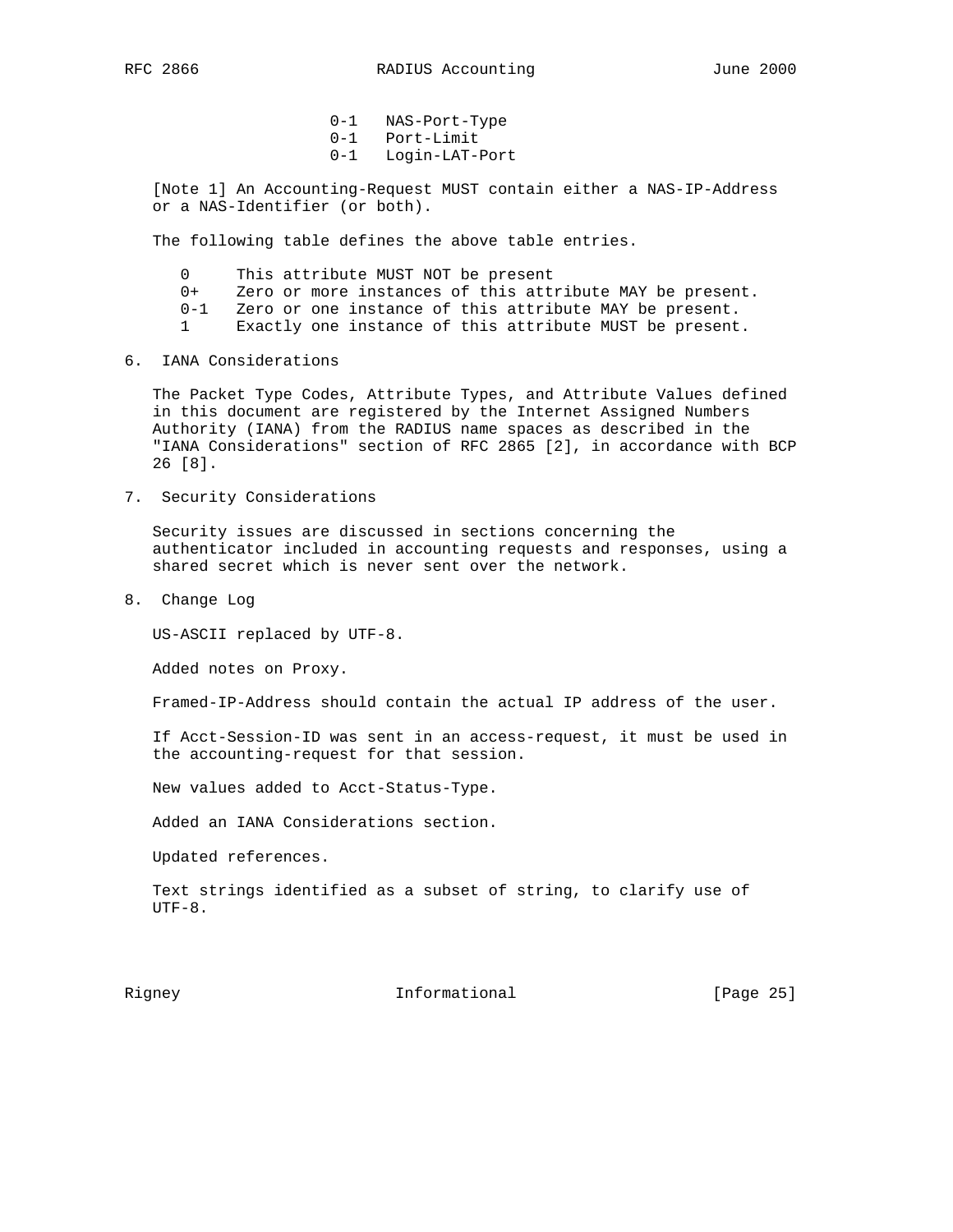# 9. References

- [1] Rigney, C., "RADIUS Accounting", RFC 2139, April 1997.
- [2] Rigney, C., Willens, S., Rubens, A. and W. Simpson, "Remote Authentication Dial In User Service (RADIUS)", RFC 2865, June 2000.
- [3] Bradner, S., "Key words for use in RFCs to Indicate Requirement Levels", BCP 14, RFC 2119, March, 1997.
- [4] Postel, J., "User Datagram Protocol", STD 6, RFC 768, August 1980.
- [5] Rivest, R. and S. Dusse, "The MD5 Message-Digest Algorithm", RFC 1321, April 1992.
- [6] Reynolds, J. and J. Postel, "Assigned Numbers", STD 2, RFC 1700, October 1994.
- [7] Yergeau, F., "UTF-8, a transformation format of ISO 10646", RFC 2279, January 1998.
- [8] Alvestrand, H. and T. Narten, "Guidelines for Writing an IANA Considerations Section in RFCs", BCP 26, RFC 2434, October 1998.

10. Acknowledgements

 RADIUS and RADIUS Accounting were originally developed by Steve Willens of Livingston Enterprises for their PortMaster series of Network Access Servers.

11. Chair's Address

The RADIUS working group can be contacted via the current chair:

 Carl Rigney Livingston Enterprises 4464 Willow Road Pleasanton, California 94588

 Phone: +1 925 737 2100 EMail: cdr@telemancy.com

Rigney **Informational** [Page 26]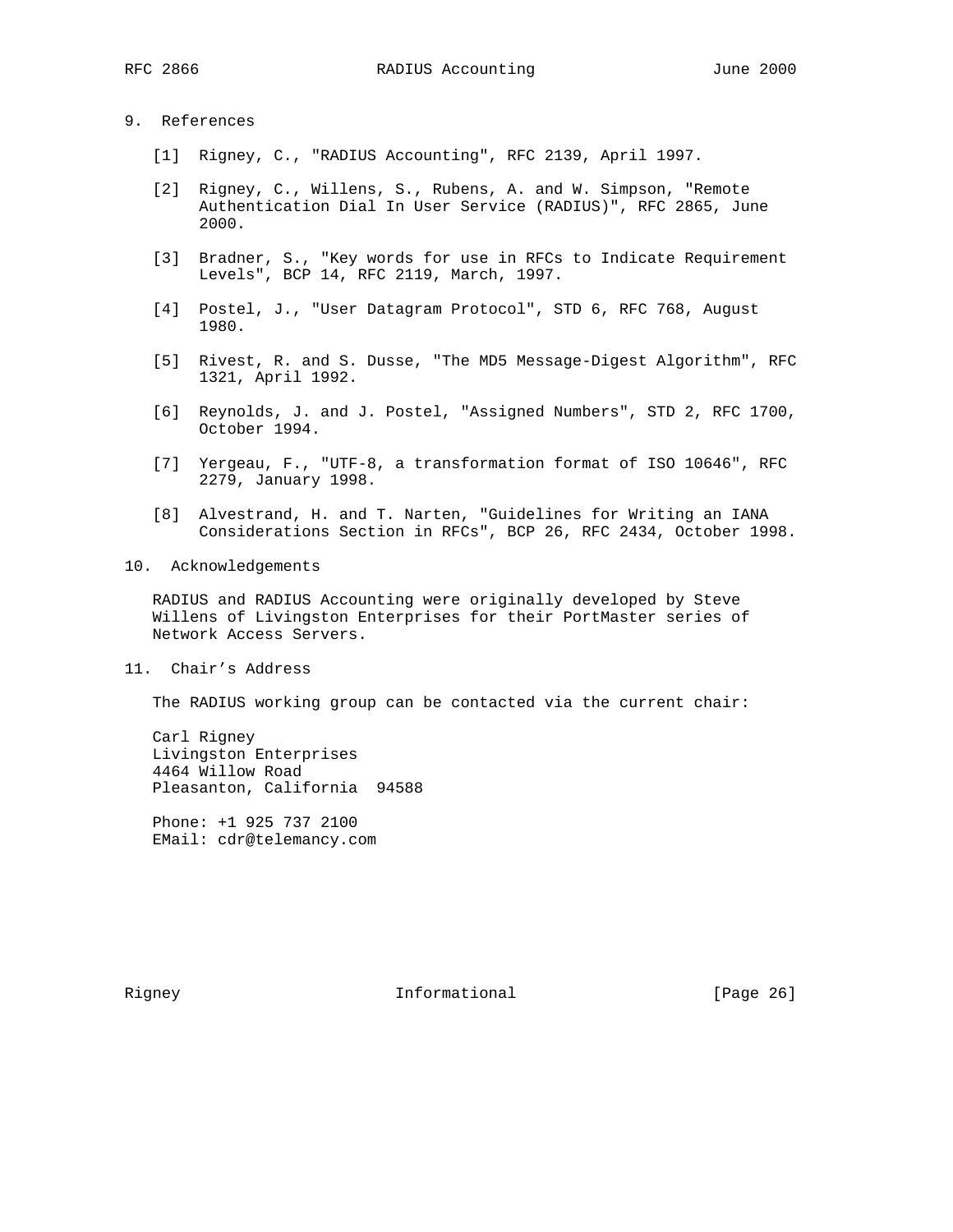# 12. Author's Address

Questions about this memo can also be directed to:

 Carl Rigney Livingston Enterprises 4464 Willow Road Pleasanton, California 94588

EMail: cdr@telemancy.com

Rigney 10 1nformational [Page 27]